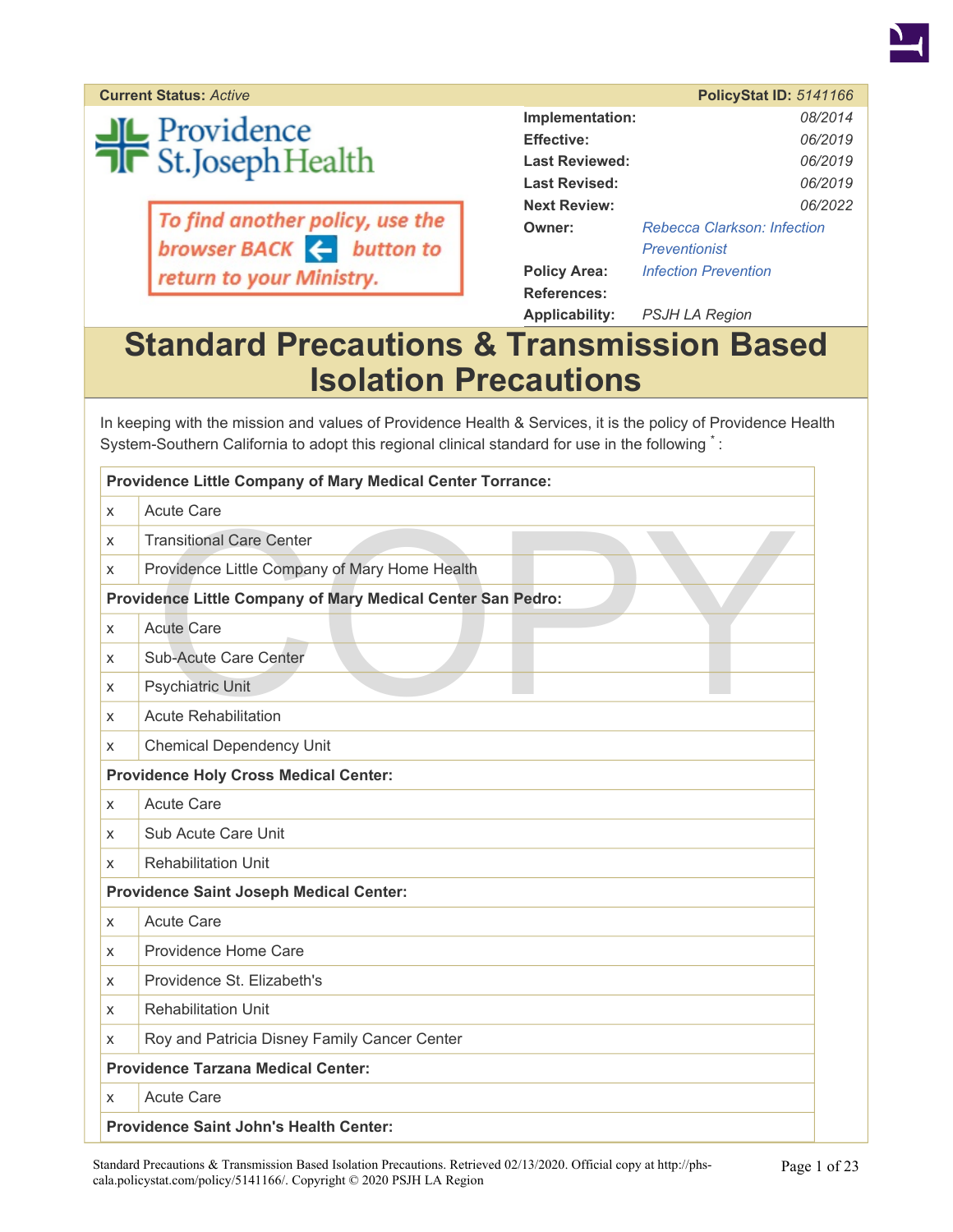x Acute Care

\* An "x" identifies inclusion and the absence of an "x" indicates exclusion or exception.

# **PURPOSE**

In keeping with the mission and values of Providence St. Joseph Health & Services, the policy of Providence Health System - Southern California, in order to protect patient, staff, physicians, and others, guides the placement of patients in appropriate precautions when indicated. The Centers for Disease Control and Prevention's (CDC) two-tier system of precautions is followed – Standard Precautions and Transmission-Based Precautions.

Sub-Acute and Transitional Care Units will follow this policy unless other facility specific policies are in place.

# **POLICY Categories of Isolation Precautions:**

- 1. **Standard Precautions** is the primary practice used for the prevention of the spread of disease. Standard Precautions are to be used in the care of all patients/residents regardless of their diagnosis or presumed infection status and will be continued even when transmission-based precautions are implemented.
	- Standard Precautions are based on the principle that all blood, body fluids, secretions, excret<br>(except sweat), non-intact skin, and mucous membranes may contain transmissible infectious<br>like Hepatitis B virus (HBV), Hepat a. Standard Precautions are based on the principle that all blood, body fluids, secretions, excretions (except sweat), non-intact skin, and mucous membranes may contain transmissible infectious agents like Hepatitis B virus (HBV), Hepatitis C virus (HCV), Human Immunodeficiency Virus (HIV), and other bloodborne diseases and conditions.
	- b. Standard Precautions are intended to reduce the risk of transmission, and/or acquiring, of microorganisms through healthcare workers and hospital environment.
	- c. All employees including clinical and non-clinical staff will follow appropriate precautions to prevent exposure to blood or body fluids, secretions, and excretions.
- 2. **Transmission-based Precautions/Isolation Precautions (i.e. Airborne, Droplet, Contact, Contact Enteric)** will be implemented by nursing for patients/residents with confirmed or suspected infections or diseases with epidemiologically-important pathogens that can be transmitted by airborne or droplet transmission, or by direct and indirect contact with the patient, contaminated surfaces, or equipment in the patient's/resident's environment.
	- a. Transmission-Based Precautions are implemented to prevent and reduce the risks of acquiring and/ or transmitting pathogens, highly contagious or virulent diseases/infections, and other epidemiologically important microorganisms to staff, visitors, and patients.
- 3. The supervisor or manager of the department will be responsible for their caregivers' compliance to the practice of Standard Precautions as well as assuring that appropriate barrier supplies are available in the department as needed for Isolation Precautions.
- 4. Personal protective equipment (PPE) will be used consistently whenever any bodily substances are likely to be in contact with a caregiver's hands, mucous membranes, clothing, and/or when touching mucous membranes or non-intact skin.

# **Definitions**

• **Airborne Infection Isolation Room (AIIR):** Room that has monitored negative air pressure in relation to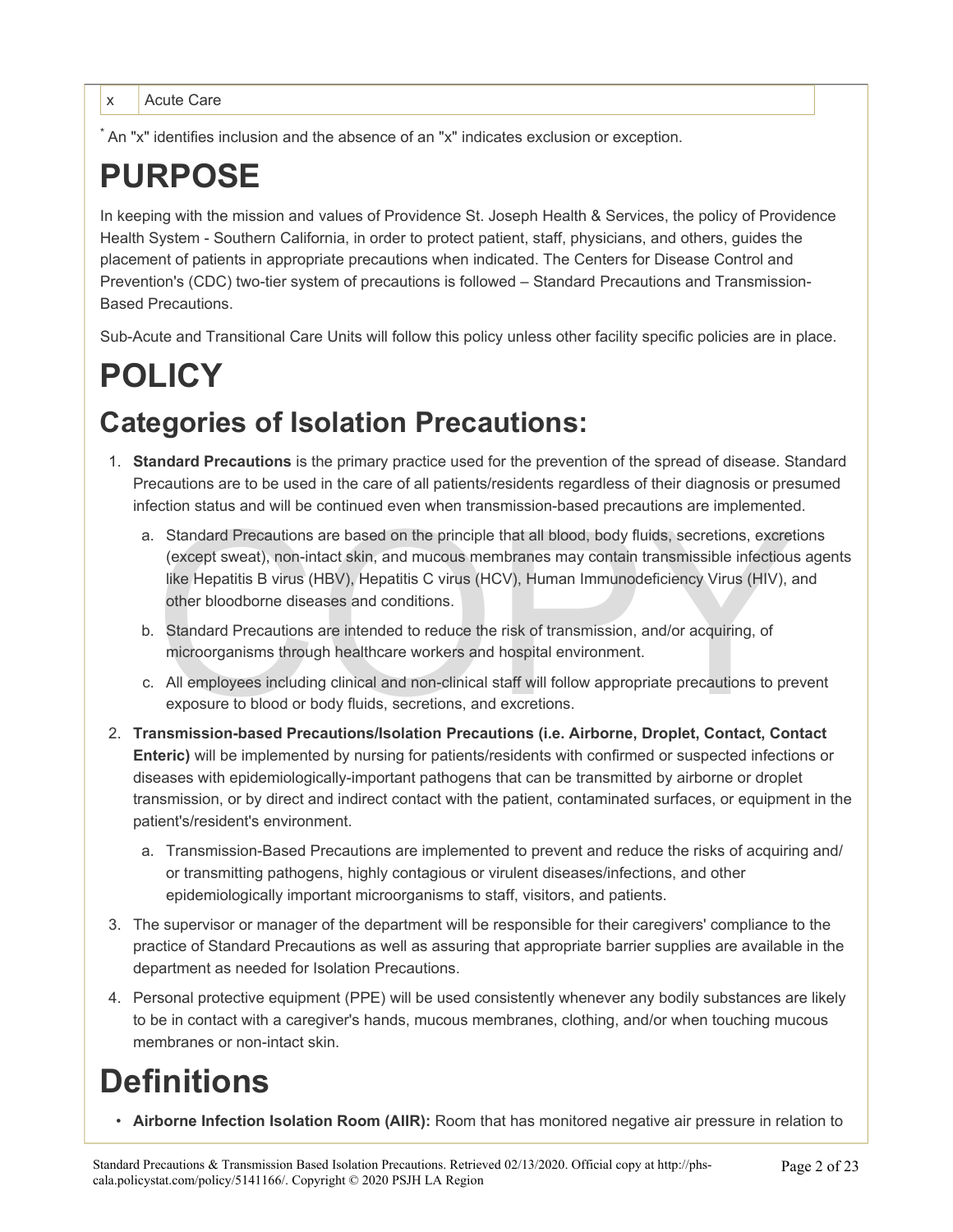the surrounding areas and appropriate discharge of air outdoors or monitored high-efficiency filtration of room air before the air is circulated to other areas in the hospital

- A list of these room for each ministry is included in Appendix B
- **Mask:** Items used to cover the nose and mouth, and includes both procedure and surgical masks. Work to assist in protecting the wearer from: inhaling large-particle aerosols (droplets) that are transmitted by close contact and generally travel only short distances of about three feet, and from inhaling small-particle aerosols (droplet nuclei) that remain suspended in the air and thus travel longer distances. Also prevents transmission of some infections that are spread by direct contact with mucous membranes because a barrier to splash transmission is provided.
- **Respirator**
	- **Powered Air Purifying Respirator (PAPR):** Battery-powered helmet that uses a blower to force the ambient air through air-purifying filters or cartridges to the inlet covering.
	- **Computerized Air Purifying Respirator (CAPR):** A helmet with air purification used in airborne isolation rooms. This provides a respiratory protection factor of 25, compared to the N95 masks which provide respiratory protection factor of 5.
	- **N95 Respirator:** Mask with filter and has 95% filter efficiency of airborne particles that are disposable and "single use," meaning the filter is not replaceable and the respirator cannot be changed. Approved N95 respirators are also available with surgical mask material on the outside to protect the wearer from splashes. Not resistant to oil.
- norting: in the context of this guideline, this term applies to the practice of grouping patients in<br>colonized with the same infectious agent together to confine their care to one area and prevent<br>h susceptible patients (r • **Cohorting:** In the context of this guideline, this term applies to the practice of grouping patients infected or colonized with the same infectious agent together to confine their care to one area and prevent contact with susceptible patients (referred to as cohorting patients). During outbreaks, healthcare personnel may be assigned to a cohort of patients to further limit opportunities for transmission (referred to as cohorting staff).
- **Epidemiologically important pathogens:** Infectious agents that have one or more of the following characteristics:
	- Antimicrobial resistance implications:
		- Resistance to first-line therapies (e.g. *Carbapenem-resistant Enterobacteriaceae* [CRE], *Vancomycin-Intermediate Staphylococcus aureus* [VISA], *Vancomycin-Resistant Staphylococcus aureus* [VRSA], *Clostridium difficile* [C. diff], multi-drug resistant gram negative rods).
		- Unusual or usual agents with unusual patterns of resistance within a facility.
		- Difficult to treat because of innate or acquired resistance to multiple classes of antimicrobial agents.
	- Associated with serious clinical disease, increased morbidity and mortality.
	- A newly discovered or reemerging pathogen.
- **Multi-Drug Resistant Organism (MDRO):** Difficult to treat because of innate or acquired resistance to multiple classes of antimicrobial agents.
- **Endemic Organism:** Infectious agent commonly found in the community population or region that is not epidemiologically significant (e.g. *Methicillin-resistant Staphylococcus aureus* [MRSA], *Vancomycinresistant Enterococcus* [VRE], *Extended-spectrum Beta lactamase* [ESBL]).
- **Biohazard Waste:** Waste that has the risk of carrying infectious diseases; includes blood and all other potentially infectious materials (e.g. dressings soaked, dripping, or bloody).

# **Equipment**

Personal Protective Equipment (PPE):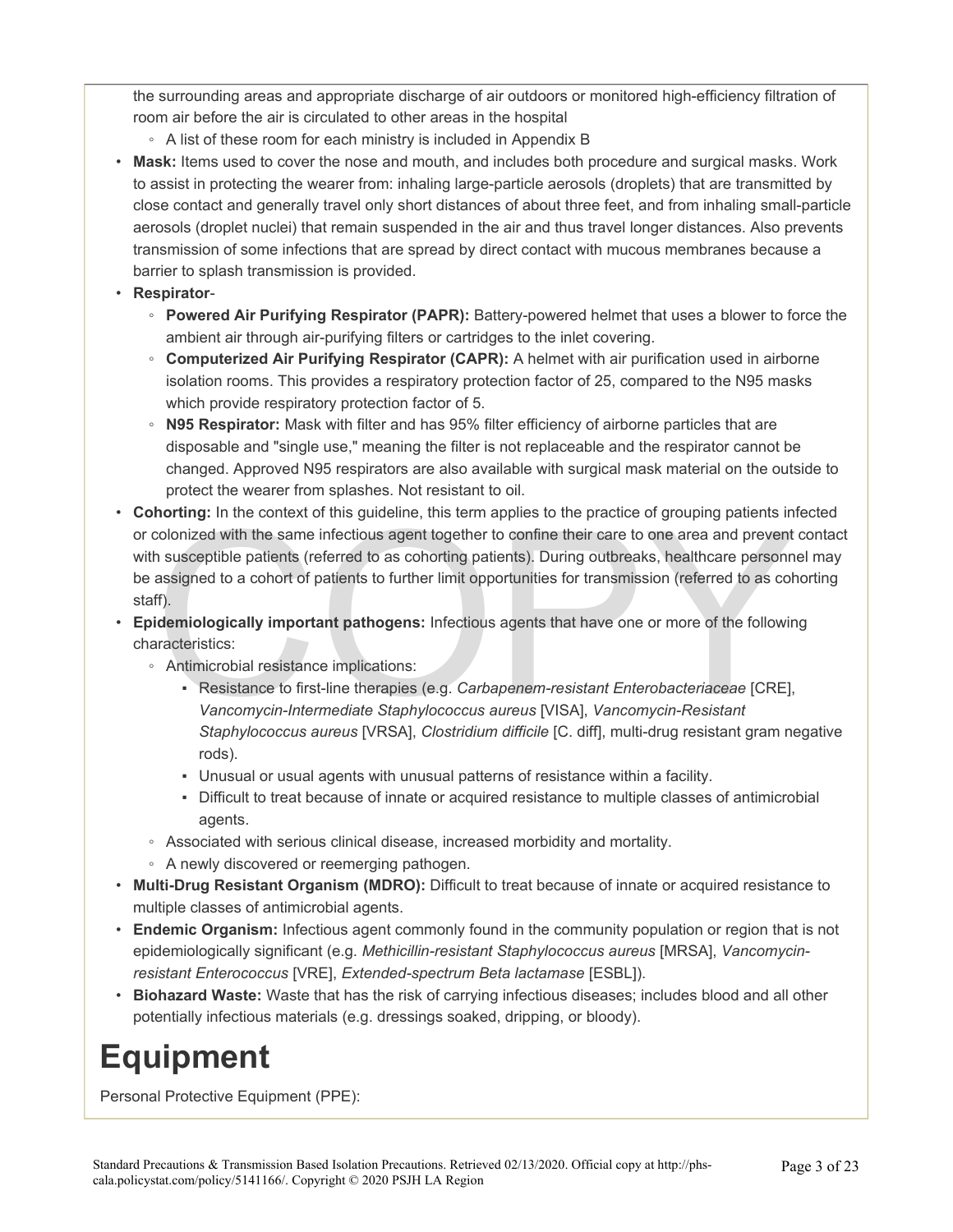- 1. PAPR/CAPR
- 2. Disposable non-sterile gloves (latex and nitrile)
- 3. Mask
- 4. N95 Respirator
- 5. Eye protection device/goggle/mask with shield
- 6. Impervious apron or gown
- 7. Supplemental equipment:
	- a. Biohazardous disposal bags
	- b. Clear plastic bags
	- c. Ziplock biohazardous specimen bags
	- d. Needle disposal boxes
	- e. Disposable assessment, monitoring, and/or resuscitation devices

# **Standard Precautions**

# **PROCEDURE/GENERAL INSTRUCTIONS**

**CEDURE/GENERAL INSTRUCTIONS**<br>that every person is potentially colonized or infected with an organism that could be transmitte-<br>are setting. Apply any of the following infection prevention practices during the delivery of Assume that every person is potentially colonized or infected with an organism that could be transmitted in the healthcare setting. Apply any of the following infection prevention practices during the delivery of healthcare based on the interaction with the patient while delivering care.

#### **Infection Prevention Practices**

- 1. **Hand Hygiene** *(Refer to LA Region Hand Hygiene policy and procedure for further details).* 
	- a. Only hospital-approved hand sanitizer or soap and water are acceptable during hand hygiene.
	- b. Indications for hand hygiene include but are not limited to:
		- i. Before having direct contact with patients.
		- ii. Before donning sterile gloves when inserting a central intravascular catheter.
		- iii. Before inserting indwelling urinary catheters, peripheral vascular catheters, or other invasive devices that do not require a surgical procedure.
		- iv. After contact with a patient's intact skin (e.g. when taking a pulse or blood pressure, lifting a patient).
		- v. After contact with body fluids or excretions, mucous membranes, non-intact skin, and wound dressings. If hands are visibly soiled, only use soap and water.
		- vi. If moving from a contaminated body site to a clean body site during patient care.
		- vii. After contact with inanimate objects (including medical equipment) in the immediate vicinity of the patient.
		- viii. Before donning exam gloves and after removing exam gloves.
		- ix. Before administering medication.
		- x. Before accessing invasive devices.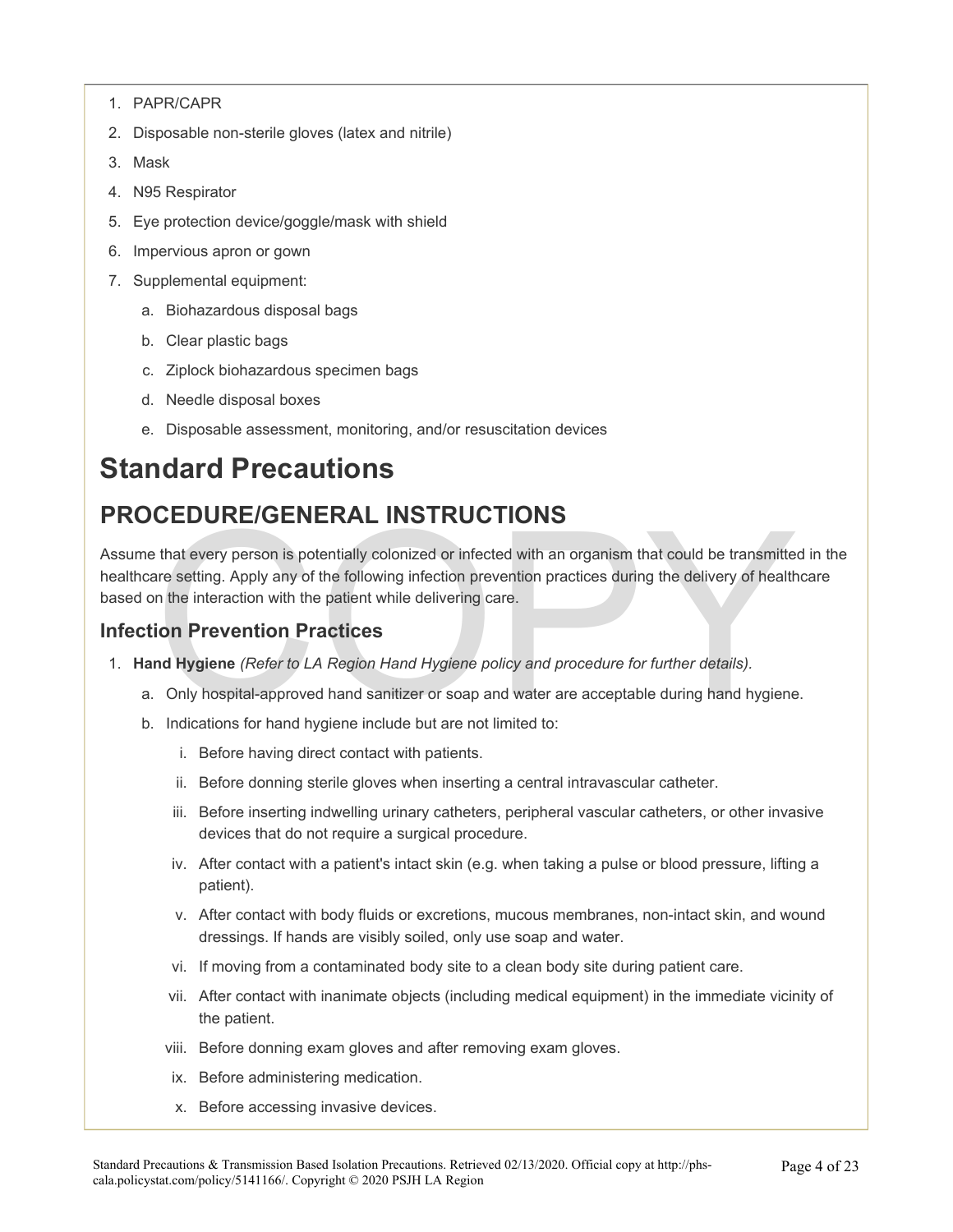- xi. After covering a cough or sneeze.
- xii. After using the bathroom use soap and water.
- 2. **Personal Protective Equipment (PPE)** PPE is a barrier precaution which includes use of any or all of the following: gloves, gown, mask, face shield, shoe covers, head covers, respirators, etc., when you anticipate contact with blood or body fluids or other communicable toxins or agents. PPE must be removed before exiting the patient room and hand hygiene should be performed.
	- a. *Review Donning and Doffing Personal Protective Equipment (PPE) Policy and/or attached CDC donning and doffing sequence.*

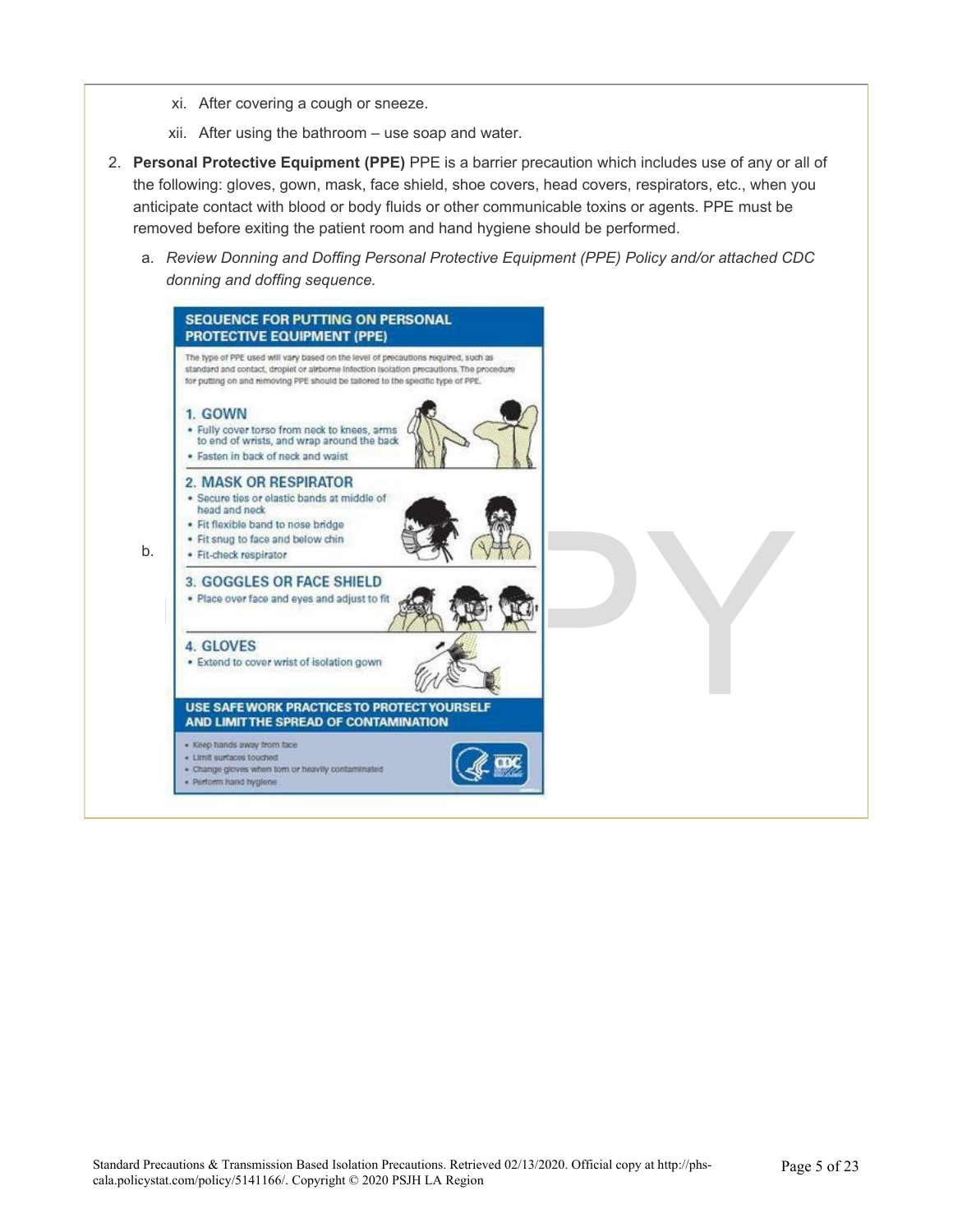

- i. Perform hand hygiene before donning and after removing gloves.
- ii. Wear gloves when it can be reasonably anticipated that contact with blood or other potentially infectious materials, mucous membranes, non-intact skin, or potentially contaminated intact skin (patient incontinent of stool or urine) could occur.
- iii. Wear gloves with fit and durability appropriate to the task.
	- 1. Wear disposable medical examination gloves for providing direct patient care.
	- 2. Wear disposable medical examination gloves or reusable utility gloves for cleaning the environment or medical equipment.
- iv. Remove gloves after contact with a patient and/or the surrounding environment (including medical equipment) using proper technique to prevent hand contamination.
- v. Do not wear the same pair of gloves for the care of more than one patient.
- vi. Do not wash gloves for the purpose of reuse as this practice has been associated with transmission of pathogens.
- vii. Change gloves during patient care if the hands will move from a contaminated body site (e.g. perineal area) to a clean body site (e.g. face).
- d. *Gowns* 
	- i. Wear a gown to protect skin and prevent soiling or contamination of clothing during procedures and patient-care activities when contact with blood, body fluids, secretions, or excretions can be reasonably anticipated.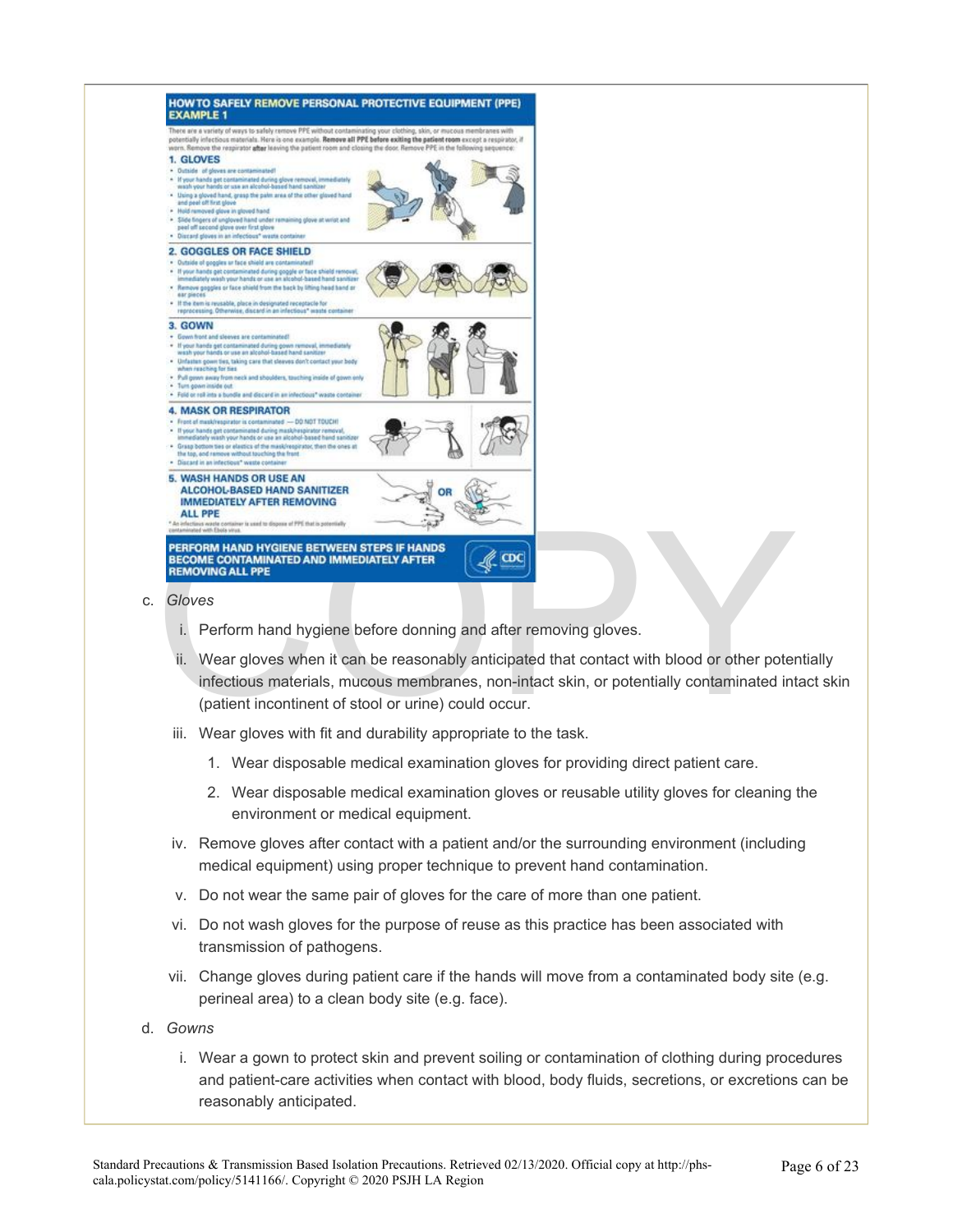- ii. Wear a gown for direct patient contact if the patient has uncontained secretions or excretions.
- iii. Remove gown and perform hand hygiene before leaving the patient's environment.
- iv. Do not reuse gowns, even for repeated contacts with the same patient.
- v. Routine donning of gowns upon entrance into a high risk unit (e.g. ICU, NICU) is not indicated.
- e. *Masks, face shields, N95 respirators and PAPR/CAPR* 
	- i. Use PPE to protect the mucous membranes of the eyes, nose and mouth during procedures and patient-care activities that are likely to generate splashes or sprays of blood, body fluids, secretions or excretions. Select masks, goggles, face shields, and combinations of each according to the needs anticipated by the task performed.
	- ii. When a mask is required, it must be put on before entering the isolated patient's room.
	- iii. N95 respirators and PAPR/CAPR
		- 1. During aerosol-generating procedures (e.g. bronchoscopy, suctioning of the respiratory tract [if not using in-line suction catheters], endotracheal intubation) in patients who are not suspected of being infected with an agent for which respiratory protection is otherwise recommended (e.g. *M. tuberculosis*, SARS, seasonal influenza, or hemorrhagic fever viruses), wear one (1) of the following: a face shield that fully covers the front and sides of the face, a mask with attached shield, or a mask and goggles (in addition to gloves and gown).
	- iv. Masks and face shields
		- 1. The following procedure should be observed when placing, wearing, and removing a mask:
			- a. Put the mask on before donning gown and/or gloves.
			- b. Place the mask over both the nose and the mouth.
	- the face, a mask with attached shield, or a mask and goggles (in addition to gloves<br>gown).<br>iv. Masks and face shields<br>1. The following procedure should be observed when placing, wearing, and removing<br>in a. Put the mask on c. Arrange the top strings to pass over the top of the ears and the lower strings to pass at the neckline before securing.
		- d. Change the mask as soon as it becomes moist or after forty-five (45) minutes of continuous use.
		- e. When removing the mask, remove gloves first if they have been worn. Then, untie the lower strings and then the upper strings.
		- f. Do not lower the mask around the neck and then reuse it.
		- g. Use the mask only once and discard it.
- 3. **Respiratory Hygiene/Cough Etiquette** *(See Respiratory Hygiene/Cough Etiquette policy for further information).* 
	- a. Measures are implemented to contain respiratory secretions in patients or other individuals who have signs and symptoms of a respiratory infection upon entering the healthcare setting. These measures include:
		- i. Educating healthcare workers, patients and visitors on respiratory hygiene/cough etiquette.
		- ii. Posting signs at entrances and in strategic places (e.g. elevators, cafeterias) within ambulatory and inpatient settings with instructions to patients and other persons with symptoms of a respiratory infection to cover their mouths/noses when coughing or sneezing, use and dispose of tissues, and perform hand hygiene after hands have been in contact with respiratory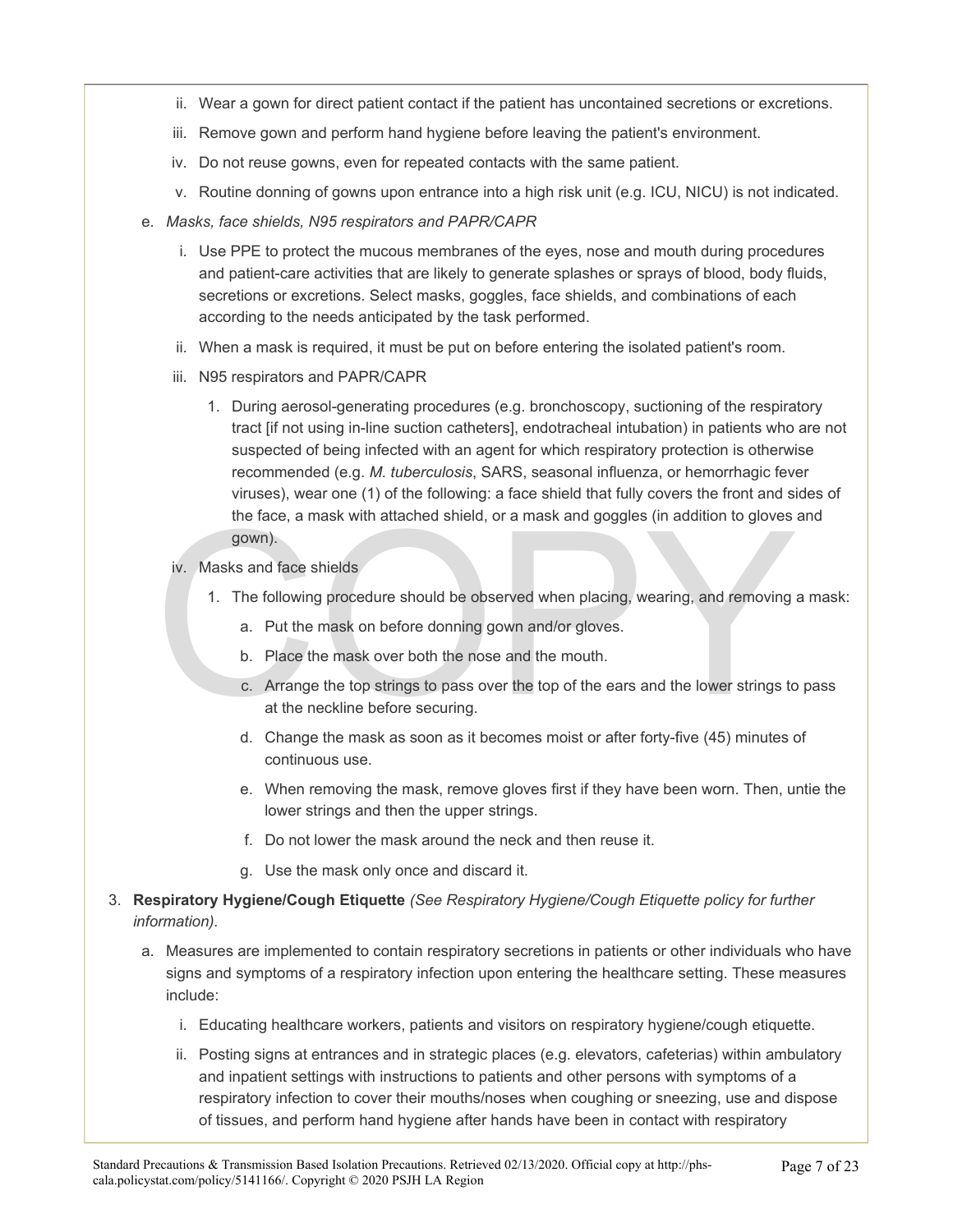secretions using hand sanitizers or soap and water.

- iii. Providing tissues and no-touch receptacles (e.g. foot-pedal operated lid or open, plastic-lined wastebasket) for disposal of tissues.
- iv. During periods of increased prevalence of respiratory infections in the community, offer masks to coughing patients and other symptomatic persons (e.g. persons who accompany ill patients) upon entry into the facility or medical office and encourage them to maintain spatial separation, ideally a distance of at least three (3) feet, from others in common waiting areas.

#### 4. **Patient Placement**

- a. The potential for transmission of infectious agents will be included in patient placement decisions. Place patients who pose a risk for transmission to others (e.g. uncontained secretions, excretions or wound drainage, infants with suspected viral respiratory or gastrointestinal infections) in a singlepatient room when available.
- b. Consider the proximity of patient placement of non-infectious highly susceptible patients (e.g. oncology patients) to other patients who carry infectious agents.
- c. Review transmission-based isolations precautions section below regarding cohorting patients as needed.
- d. Elements to consider when deciding patient placement:
	- i. Route(s) of transmission of the known or suspected infectious agent
	- ii. Risk factors for transmission in the infected patient
	- i. Route(s) of transmission of the known or suspected infectious agent<br>ii. Risk factors for transmission in the infected patient<br>iii. Risk factors for transmission in the infected patient<br>iii. Risk factors for adverse outc iii. Risk factors for adverse outcomes resulting from an healthcare-acquired infection (HAI) in other patients in the area or room being considered for patient placement
		- iv. Availability of single-patient rooms
		- v. Patient options for room-sharing (e.g. cohorting patients with the same infection)

#### 5. **Patient-Care Equipment and Instruments/Devices**

- a. Follow established policies and procedures for containing, transporting, and handling patient care equipment and instruments/devices that may be contaminated with blood or body fluids.
- b. Remove organic material from critical and semi-critical instrument/devices, using hospital- approved cleaning agents before high level disinfection and sterilization to enable effective disinfection and sterilization processes.
- c. Non-critical movable medical equipment must be cleaned and disinfected using hospital approved disinfectants in accordance with manufacturers' instructions before use on another patient (e.g. commodes, intravenous pumps and ventilators, computer keyboards, phones, glucometer, etc.)
- d. PPE (e.g. gloves, gown) will be worn (according to the level of anticipated contamination) when handling patient-care equipment and instruments/devices that are visibly soiled or may have been in contact with blood or body fluids.
- e. Ensure that single-use items are discarded properly or returned to Central Services for appropriate reprocessing.
- f. Disposable articles contaminated with blood will be discarded in red bags labeled "Biohazardous Waste". Double bagging is not necessary unless the bag is contaminated, punctured or torn, or needed for strength. *Refer to Biohazardous Waste policy for further information.*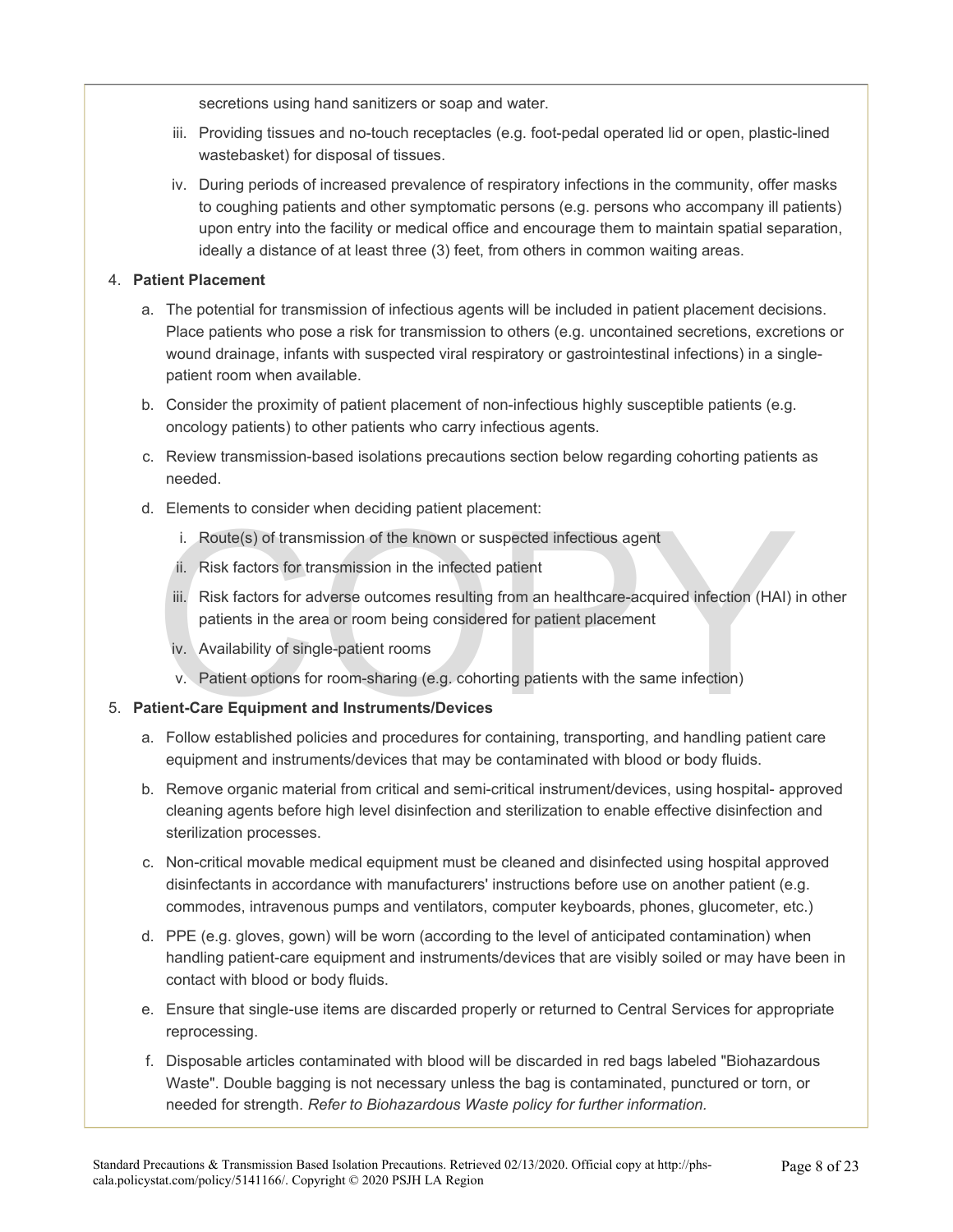#### 6. **Care of the Environment**

- a. Follow established policies and procedures for routine and targeted cleaning of environmental surfaces as indicated by the level of patient contact and degree of soiling.
- b. Clean and disinfect surfaces that are likely to be contaminated with pathogens, including those that are in close proximity to the patient (e.g. bed rails, over bed tables) and frequently-touched surfaces in the patient care environment (e.g. door knobs, surfaces in and surrounding toilets in patients' rooms) on a more frequent schedule compared to that of other surfaces (e.g. horizontal surfaces in waiting rooms).
- c. Environment Protection Agency (EPA)-registered disinfectants that have microbicidal (e.g. killing) activity against the pathogens most likely to contaminate the patient-care environment will be used in accordance with manufacturer's instructions. All disinfectants are to be approved by the Infection Control Committee.
	- i. Example: an environment with a patient with C. diff infection will require approved sporicidal cleaner.
- d. For areas providing care to pediatric patients, toys will be cleaned and disinfected at regular intervals. The following principles will be considered:
	- i. Select play toys that can be easily cleaned and disinfected.
	- ii. Do not permit use of stuffed furry toys if they will be shared.
	- iii. Clean and disinfect large stationary toys (e.g. climbing equipment) between use and whenever visibly soiled.
	- iv. If toys are likely to be mouthed, rinse with water after disinfection; alternatively wash in a dishwasher.
	- ii. Do not permit use of stuffed furry toys if they will be shared.<br>
	iii. Clean and disinfect large stationary toys (e.g. climbing equipment) between use and whe<br>
	visibly soiled.<br>
	iv. If toys are likely to be mouthed, rins v. When a toy requires cleaning and disinfection, do so immediately or store in a designated labeled container separate from toys that are clean and ready for use.
- e. Multiple-patient use electronic equipment and devices, including those items that are used by patients, those used during delivery of patient care, and mobile devices that are moved in and out of patient rooms frequently (e.g. moveable medical equipment) should be cleaned with a hospitalapproved disinfectant after each patient use and when visibly soiled.
- f. When possible, implement patient-dedicated use of non-critical equipment. In order to prevent waste, the amount of supplies actually taken into a room should be controlled so that only those supplies that are needed for a specific situation are provided.

#### 7. **Patient Medications**

a. All medications that are patient-specific should be kept in a secure location just for that patient (e.g. locked box in room, secure Pyxis drawer).

#### 8. **Textiles and Laundry**

- a. Soiled textiles, including bedding, towels, and patient clothing may be contaminated with pathogenic microorganisms. The risk of disease transmission can be minimized by handling soiled items in a safe manner.
- b. Handle used textiles and fabrics with minimum agitation to avoid contamination of air, surfaces and persons.
- c. Avoid contact of one's personal clothing with the soiled items being handled.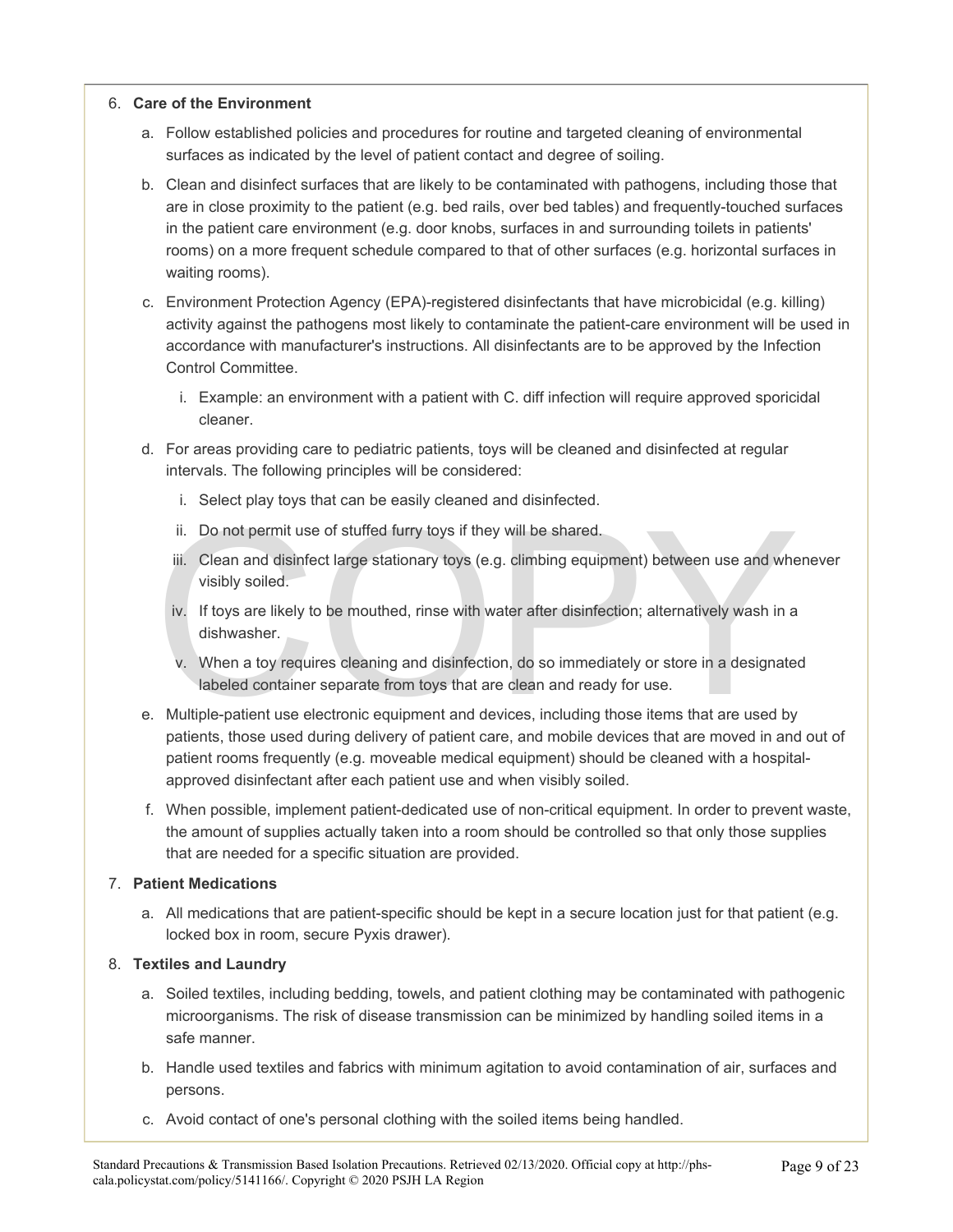d. Laundry chutes, if used, will be maintained in a manner to minimize dispersion of aerosols from contaminated laundry.

#### 9. **Dishware and Utensils**

a. The combination of hot water and detergents used in dishwashers is sufficient to decontaminate dishware and eating utensils. If adequate resources for cleaning utensils and dishwasher are not available, disposable products may be used.

#### 10. **Waste Disposal**

- a. Disposable items (including all types of masks) may be discarded in the regular trash unless they are classified as medical or biohazardous waste.
- b. Most articles do not need to be labeled as biohazardous when they are removed from the room or cubicle unless they are contaminated with biohazardous waste.
- c. Articles which are contaminated with biohazardous waste material must be bagged (or in the case of sharp items, contained in leak-proof, puncture-resistant containers) as biohazardous in order to prevent inadvertent exposures to other personnel and contamination of the environment.
- d. Generally, a single bag is adequate if the article can be placed into the bag without contaminating the outside of the bag. Biohazardous waste must be placed in approved bags or in marked punctureresistant sharps containers.
- e. Consider use of PPE if blood and/or body fluid exposure is a risk.

#### 11. **Safe Injection Practices**

- a. The following applies to the use of needles, cannulas that replace needles, and intravenous delivery systems:
	- i. Aseptic technique will be used to avoid contamination of sterile injection equipment.
- Consider use of PPE if blood and/or body fluid exposure is a risk.<br> **Exercise Enjection Practices**<br>
The following applies to the use of needles, cannulas that replace needles, and intravenous d<br>
systems:<br>
i. Aseptic techni ii. Medications will not be administered from a syringe to multiple patients, even if the needle or cannula on the syringe is changed. Needles, cannula, and syringes are sterile, single-use items; they are never to be reused for another patient or to access a medication or solution that might be used for a subsequent patient.
	- iii. Fluid infusion and administration sets (e.g. intravenous bags, tubing and connectors) will be used for one (1) patient only and disposed of appropriately after use. A syringe or needle/ cannula is considered contaminated once it has been used to enter or connect to a patient's intravenous infusion bag or administration set.
	- iv. Single-dose vials for parenteral medications are used whenever possible.
	- v. Medications from single-dose vials or ampules will not be administered to multiple patients or combine leftover contents for later use.
	- vi. If multi-dose vials must be used, both the needle or cannula and syringe used to access the multi-dose vial must be sterile.
	- vii. Multi-dose vials will not be kept in the immediate patient treatment area and will be stored in accordance with the manufacturer's recommendations; discard if sterility is compromised or questionable.
	- viii. Bags or bottles of intravenous solution will not be used as a common source of supply for multiple patients.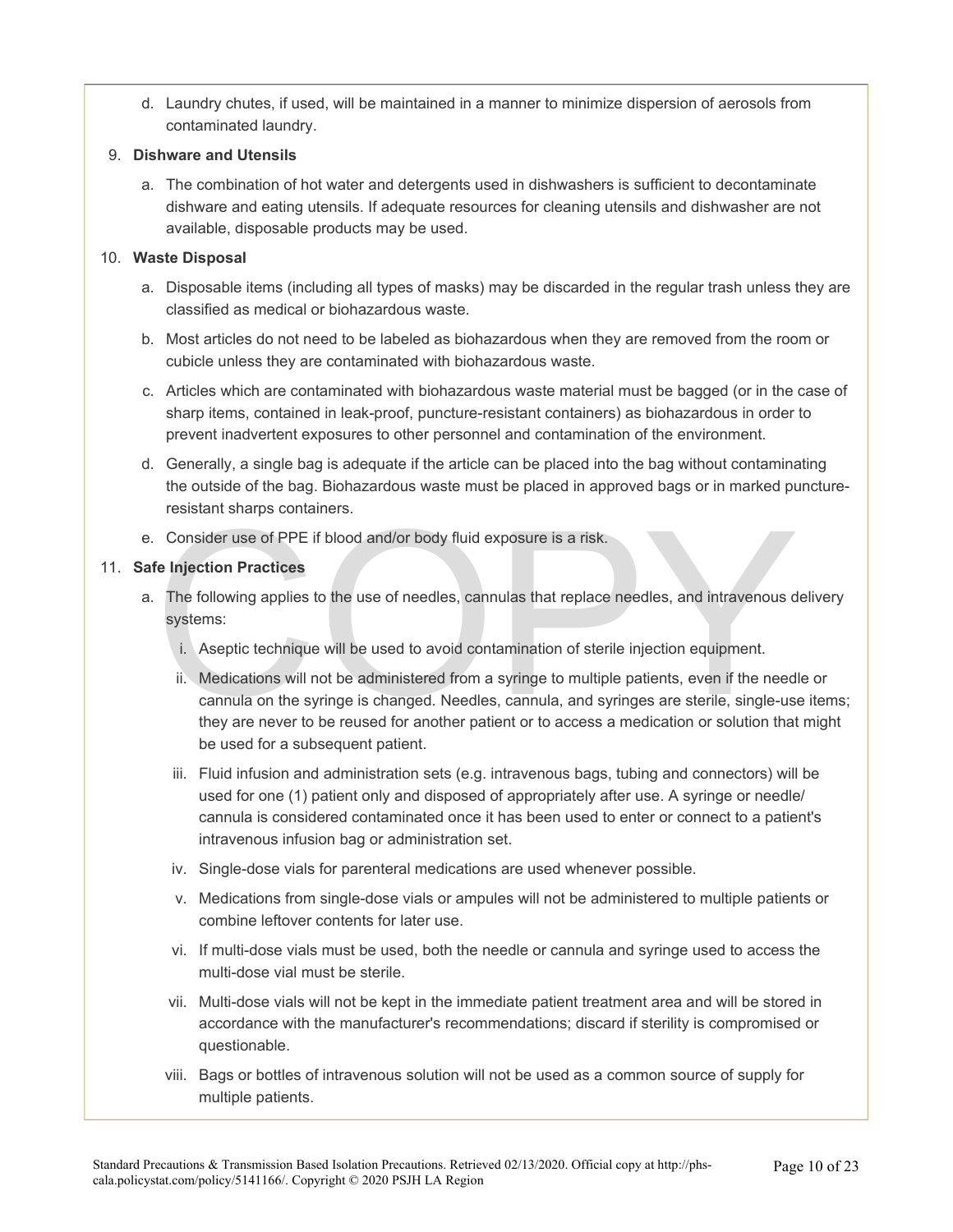#### 12. **Infection Control Practices for Special Lumbar Puncture Procedures**

- a. Surgical masks will be worn when placing a catheter or injecting material into the spinal or subdural space (e.g. during myelograms, lumbar puncture and spinal or epidural anesthesia).
- b. Follow Lippincott Procedure for additional considerations.

#### 13. **Long Term Care**

a. Per California Long Term Care Facilities 2010 Contact precautions are an extension of Standard Precautions in that gowns and gloves are recommended for all patient/ resident contacts (as opposed to gown and gloves for anticipated contact with body fluids) as well as contact with environmental surfaces in the patient/ resident's room based upon environmental risk assessment.

# **Isolation Precautions**

# **PROCEDURE/GENERAL INSTRUCTIONS**

#### 1. **Initiating and Discontinuing Isolation Precautions**

- a. Transmission-based precautions do not require a written order from the physician.
	- i. Isolation precautions should be initiated by the nurse as soon as an infectious diagnosis is suspected or discovered, or multi-drug resistant organisms (MDROs) are reported, in accordance with Appendix A (see attached).
	- suspected or discovered, or multi-drug resistant organisms (MDROs) are reported, in<br>accordance with Appendix A (see attached).<br>ii. For the patient who appears to have a disease requiring contact, airborne, or droplet isol<br> ii. For the patient who appears to have a disease requiring contact, airborne, or droplet isolation precautions, it is important to institute appropriate isolation precautions immediately. Do not wait for confirmation of the diagnosis.
		- iii. Patients with wounds, drainage that cannot be covered or contained, or rashes of unknown origin should be in contact precautions regardless of the presence of MDRO.
		- iv. The appropriate sign should be posted on the patient's door and the physician notified.
		- v. Initiation of isolation precautions should be documented in the patient's electronic medical record.
			- 1. The Patient Isolation Status alert is auto-populated on the patient banner in the electronic medical record with a completed isolation order.
		- vi. Modification of isolation precautions may be made at the discretion of the Infection Preventionist.
- b. Isolation precautions can be discontinued in accordance with the duration of precautions noted in Appendix A.
	- i. The Infection Preventionist has the authority to initiate or discontinue transmission-based precautions based on patient record review and assessment.
	- ii. The Infection Preventionist may be consulted regarding any questions.
	- iii. Discontinuation of isolation precautions should be documented in the patient's electronic medical record.
	- iv. When discharging a patient or transferring a patient in isolation to another room, the Environmental Services department is responsible for removal of signage to ensure that proper cleaning and disinfection is completed.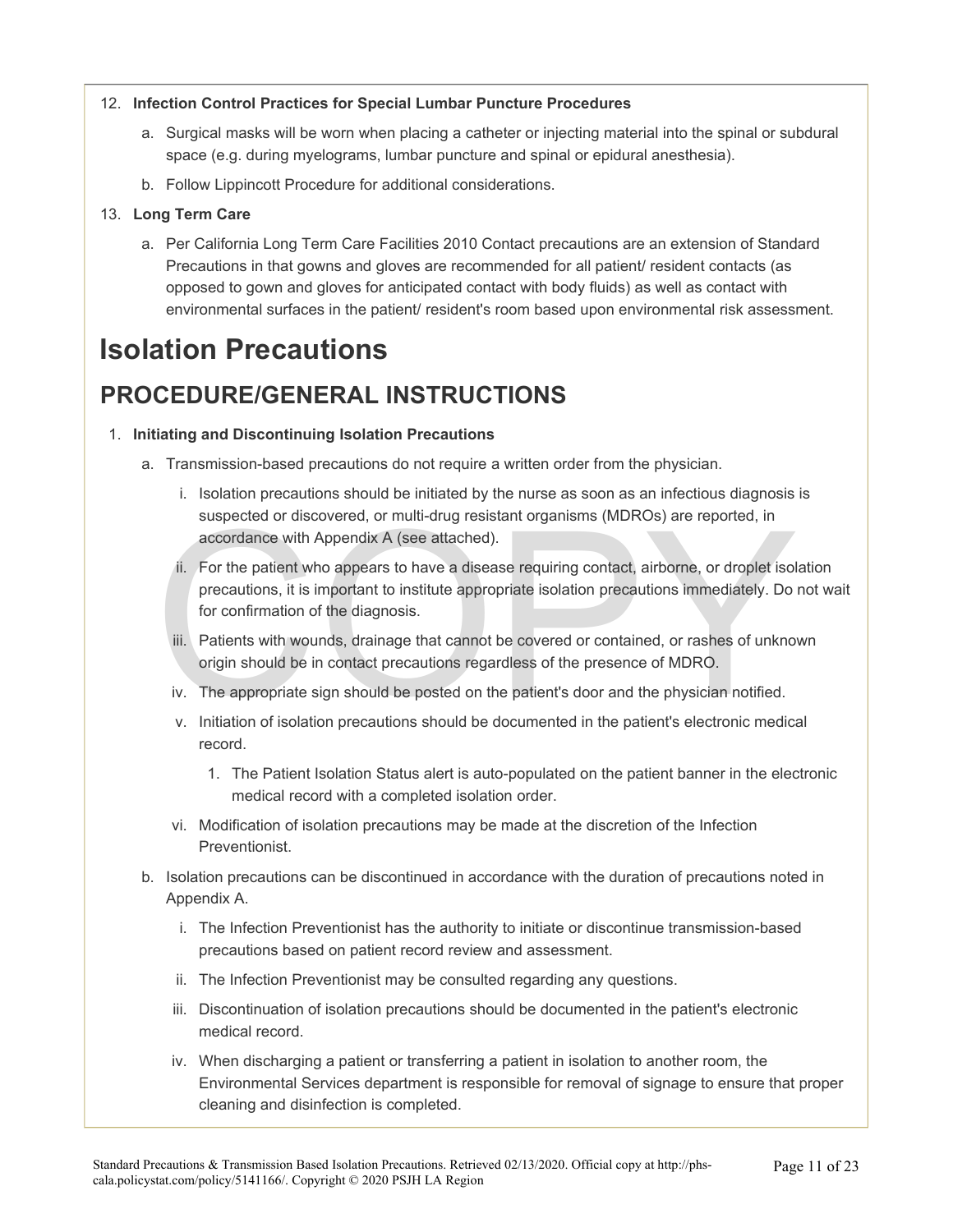#### 2. **Placement of Patients**

- a. Placement depends on the mode of transmission of the disease or infection, availability of isolation rooms, and condition of the patient.
- b. When single-patient rooms are in short supply, apply the following principles for making decisions on patient placement.
	- i. Prioritize patients with conditions that may facilitate transmission of infectious agents (e.g. uncontrolled drainage, stool incontinence) for single-patient room placement.
	- ii. When infected or colonized patients are not placed in private rooms, they should be placed with appropriate roommates in cubicle isolation.
	- iii. Generally, infected patients should not share a room with a patient who is likely to become infected and in whom the consequences of infection are likely to be severe. Such patients include those who are immunocompromised or who are about to undergo extensive surgery with insertion of invasive lines or prosthetic devices.
	- iv. When an infected patient shares a room with a noninfected patient, both patients must take measures to prevent the spread of infection by exhibiting good hygiene.
	- v. In general, patients infected or colonized by the same organism may share a room. Such grouping or cohorting of patients may be necessary during outbreaks when private rooms may not be readily available.
	- grouping or conoraing or panelins may be inceeds and your called both private from<br>not be readily available.<br>vi. Patients with bacteriuria and indwelling urinary catheters are known to serve as reservoir<br>infection for room vi. Patients with bacteriuria and indwelling urinary catheters are known to serve as reservoirs of infection for roommates who also have indwelling urinary catheters. Passive carriage on the hands of healthcare personnel who provide urinary catheter care can transfer the organisms. Therefore, noninfected patients with catheters should not, where practical, share rooms with catheterized patients who have bacteriuria. Likewise, the same criteria should be observed for patients with endotracheal tubes or tracheostomies.

#### 3. **Negative Air Flow Isolation Rooms**

- a. Patients placed in Airborne Precautions should have a private room with negative airflow and specific ventilation/air exchange requirements. If a negative air pressure room is not available, a highefficiency particulate air (HEPA) filter can be used in the room with the door shut until a negative pressure room becomes available.
- b. Certain rooms have been identified as negative airflow, with 100% outside exhaust and a minimum of 6 air exchanges per hour.
	- i. Appendix B lists the negative airflow rooms in each ministry.
	- ii. These rooms are monitored quarterly by Plant Operations and daily when in use.
- c. Airflow data are kept on file by Plant Operations.
- d. Should readings fall below established threshold levels, it is the responsibility of Plant Operations to service and correct the negative pressure system.

#### 4. **Isolation/Precaution Signs**

- a. Standardized pre-printed signs will be used for transmission-based precautions.
- b. These must be posted outside the patient/resident's door to provide instruction to staff and visitors before entering the room.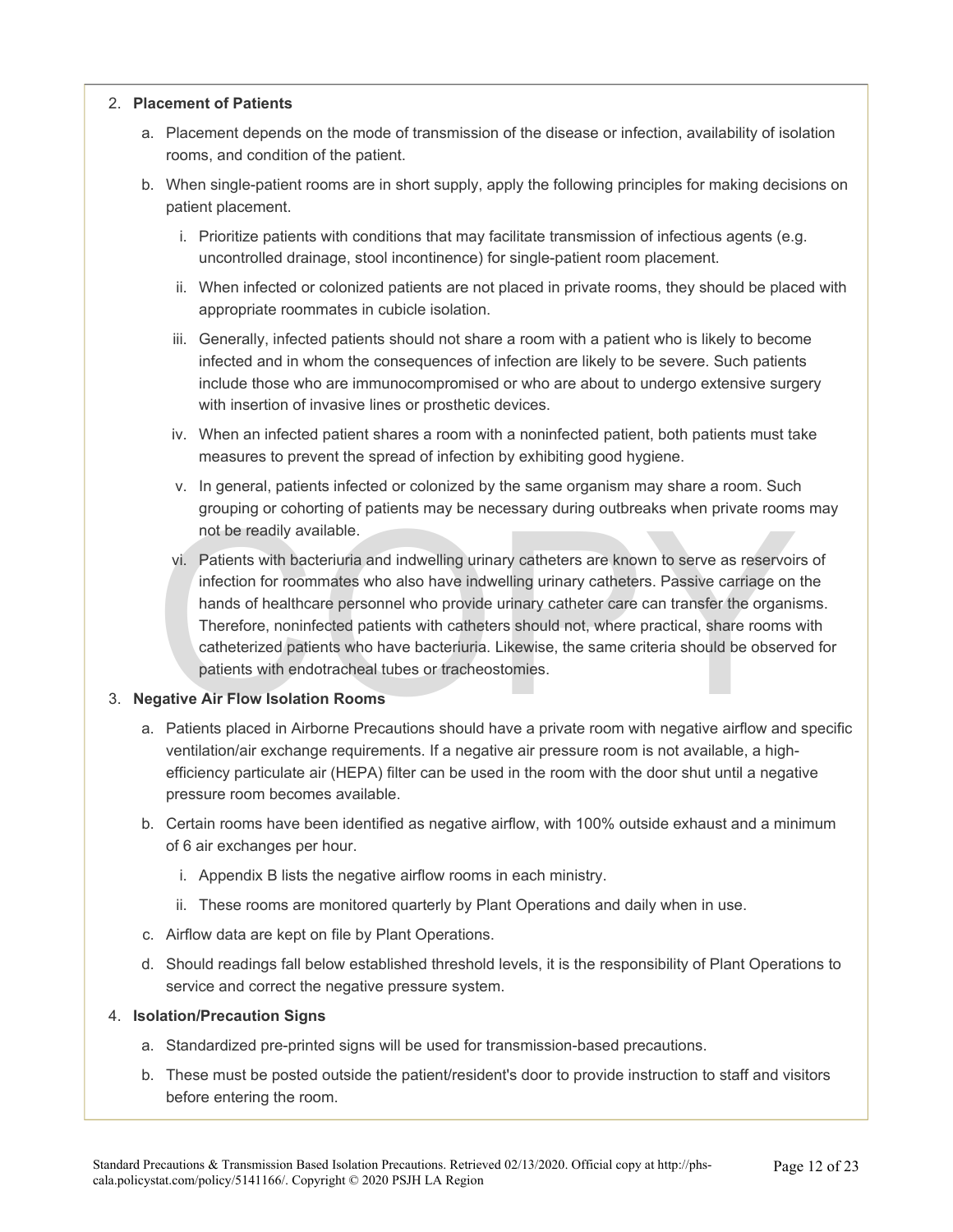#### 5. **Transportation of Patients**

- a. When it becomes necessary to transport an isolated patient to another area of the hospital, appropriate barriers to prevent disease transmission should be placed on the patient as follows:
	- i. Airborne Precautions: Mask
	- ii. Contact Precautions: Clean gown, impervious wound dressing, cover with sheet
	- iii. Droplet Precautions: Mask, clean gown
- b. These barriers should remain in place for the entire period the patient is out of the isolation room. When these barriers are removed for purposes of procedural necessity, healthcare workers should be protected with their own appropriate barriers.
- c. The transport vehicle should be covered with a clean sheet or blanket.
- d. Personnel transporting the patient generally need not wear protective barriers such as gloves, masks, or gown.

#### 6. **Patient Records**

sheet). Gloves should be removed and hands washed before touching the document in isolat<br>precautions where gloves are required for patient contact.<br> **Od Trays, Dishes, Glasses, Cups, Eating Utensils**<br>
No special precaution a. Patient record-keeping documents should not be allowed to come into contact with infective material or objects that may be contaminated with infective material. Therefore, these documents should not be placed on the patient's bed or bedside table unless a protective barrier is used (e.g. a clean sheet). Gloves should be removed and hands washed before touching the document in isolation precautions where gloves are required for patient contact.

#### 7. **Food Trays, Dishes, Glasses, Cups, Eating Utensils**

- a. No special precautions are needed for these items; regular food trays may be used for patients in most types of isolation precautions
- b. Plus measures may be indicated, follow ministry specific risk assessments and procedures. Some may include:
	- i. Disposable trays
	- ii. Tray covering

#### 8. **Linen and Laundry**

a. Soiled linen should be placed in the soiled linen hamper and handled following Standard **Precautions** 

#### 9. **Patient Care Equipment**

- a. As needed, dedicate the use of non-critical patient care equipment as single-patient use or patient specific (e.g. stethoscopes, sphygmomanometer or blood pressure cuff, bedside commodes, thermometers, etc.).
- b. All reusable equipment will be handled, cleaned and disinfected according to hospital policy before use on another patient.
- c. Disposable equipment should be discarded.

#### 10. **Room Cleaning and Reuse**

a. All environmental surfaces and frequently touched surfaces (e.g. patient care items, bedside equipment, door handles, countertops, sinks, bedrails, etc.) should be cleaned daily and as needed using a hospital-approved disinfectant.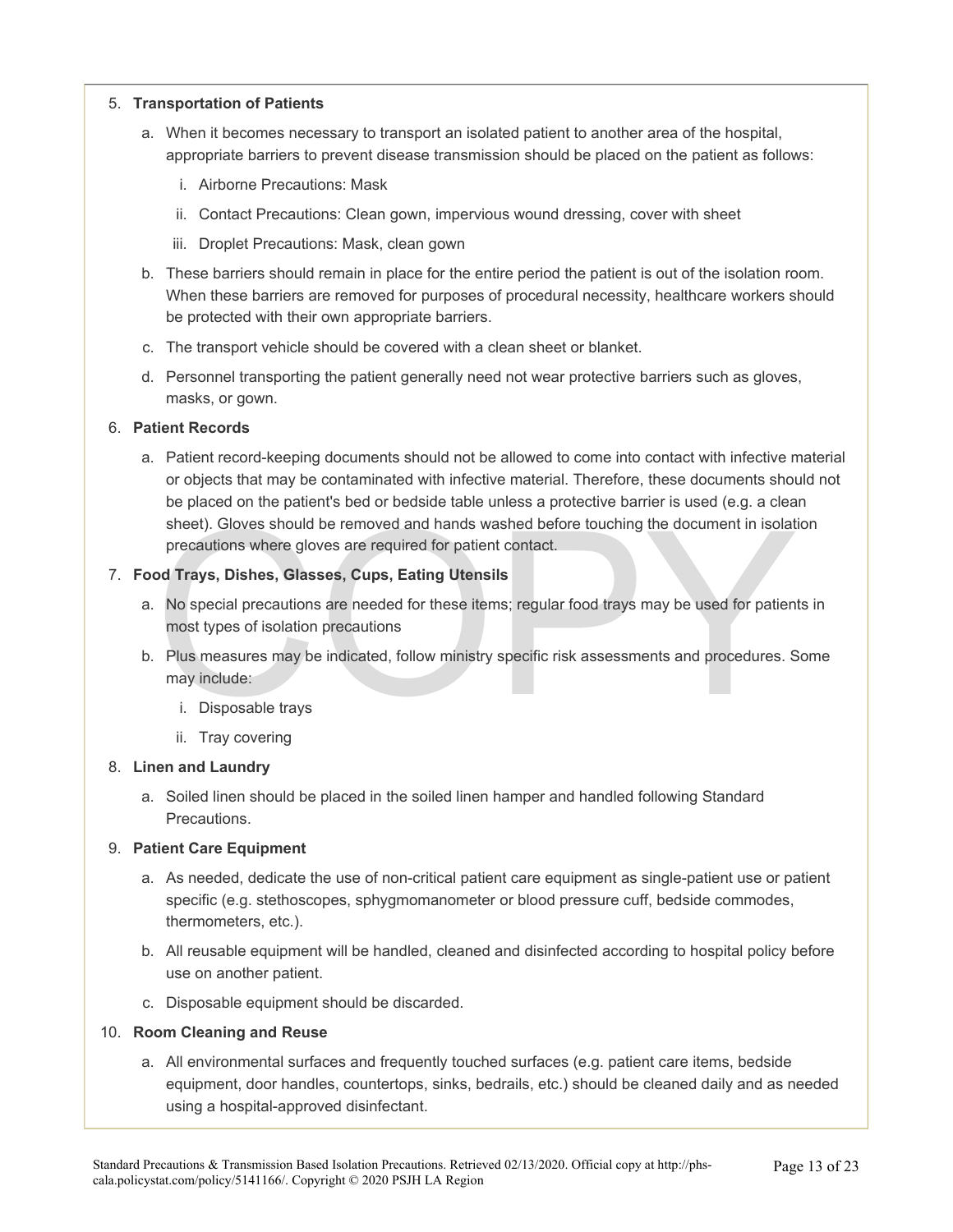- b. Environmental Services staff should wear appropriate PPE as indicated by the Isolation/Precaution sign and should contact the assigned nurse if there are any questions prior to entering.
- c. Partition curtains should be changed per hospital standard work.
- d. No wait time between admissions is required presuming that cleaning per the disinfectant's labeled kill time is followed. See Airborne Precautions section below for additional measures.
- e. Terminal cleaning procedures are performed in all inpatient rooms when a patient is discharged/ transferred or isolation is discontinued.

#### 11. **Patient and Visitor Education**

- a. Explain to patient and visitors the reason for the precautions.
- b. Visitors should use the precautions for healthcare workers outlined in this policy, and should wash hands or use alcohol-based hand sanitizer before entering and upon leaving the patient's room.
- c. Provide instructions on respiratory etiquette (e.g. covering nose and mouth with a tissue when coughing or sneezing, disposing tissue in the trash, and washing hands).
- d. Provide education on importance of patient hand hygiene to decrease colonization of self.
- e. Document education provided in patient's electronic health record.

#### 12. **Ambulation**

a. Ambulation of a patient in isolation precautions is allowed with precautions in place as per Infection Prevention risk assessment.

#### 13. **Infections and Conditions Not Otherwise Listed**

Ambulation<br>
Ambulation of a patient in isolation precautions is allowed with precautions in place as per Infervention risk assessment.<br>
ections and Conditions Not Otherwise Listed<br>
Should a patient be admitted with infecti a. Should a patient be admitted with infections, conditions, or clinical syndromes not otherwise listed under the three transmission-based precautions, contact the Department of Infection Prevention for recommendations.

# **TRANSMISSION-BASED ISOLATION PRECAUTIONS:**

## **AIRBORNE PRECAUTIONS**

#### 1. **Use Airborne Precautions:**

- a. Used in addition to Standard Precautions.
- b. For any patient known or suspected to have illness transmitted by airborne droplet nuclei (smallparticle residue 5 microns or smaller in size) or evaporated droplets containing microorganisms that remain suspended in the air and can be widely dispersed by air currents.
- c. Refer to Appendix A attached for a list of suspected or confirmed diseases which should be placed in Airborne Precautions and for the proper duration of precautions.
- d. Appendix B, attached, refers to the location of each AIIR at each ministry.

#### 2. **Patient Placement**

- a. Place in a private airborne infection isolation room (AIIR).
- b. Door(s) should be kept closed when not required for entry and exit to minimize airflow to hall.
- c. Place Airborne Precaution sign outside patient's room.
- d. If negative pressure room is not available, use a single occupied room with a HEPA filter until a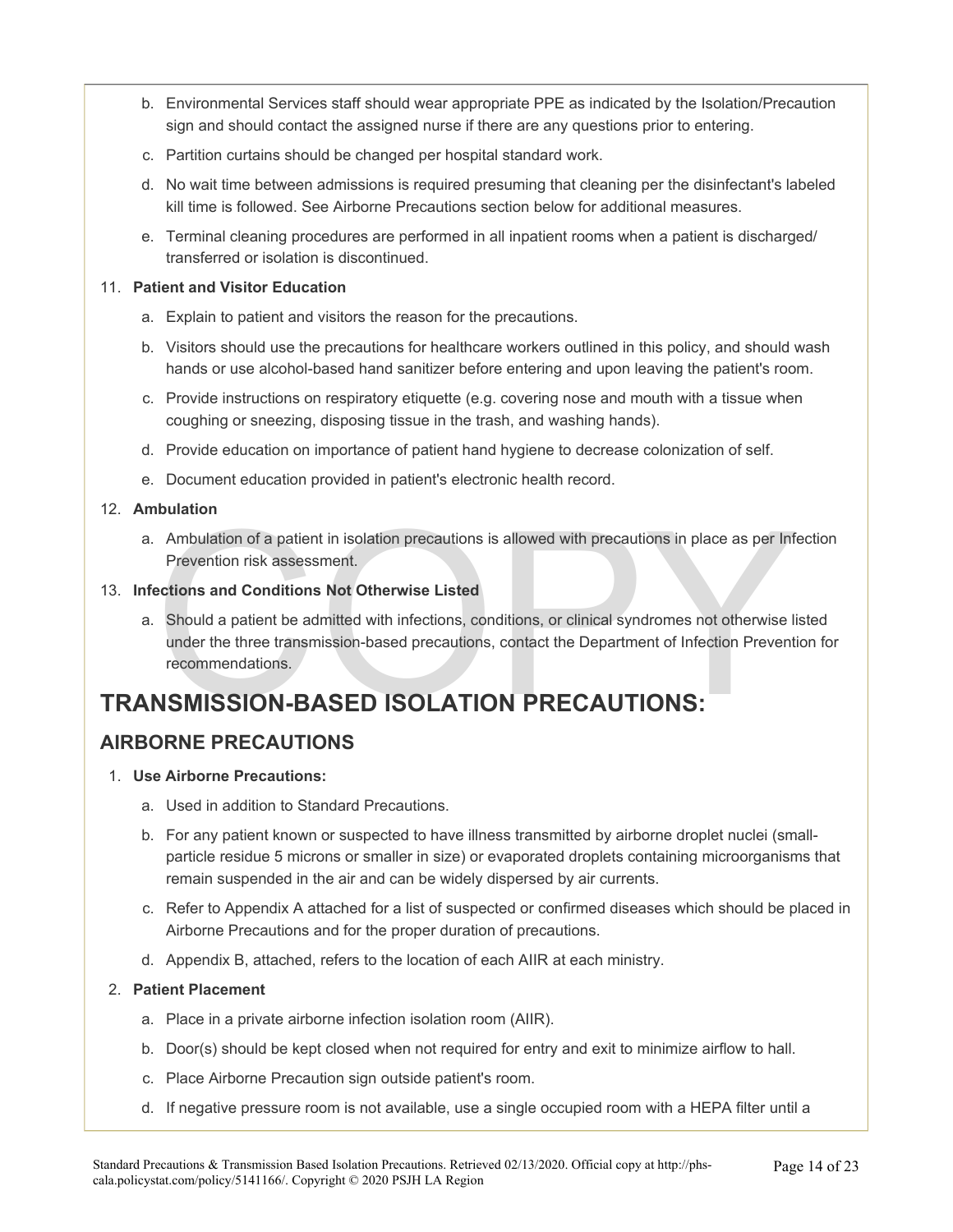negative air pressure becomes available.

e. Contact Infection Prevention if a negative pressure room is not available.

#### 3. **Caregiver Respiratory Protection**

- a. *Refer to Respiratory Protection: N95 and PAPR policy*
- b. Wear the designated respiratory protection (e.g. PAPR/CAPR or fit-tested NIOSH-approved N95 or higher level respirator mask) when entering the room of a patient on Airborne Precautions.
	- i. Only when there is a shortage of supply, may caregivers reuse disposable N95 respirators under the direction of the Los Angeles County, California Department of Public Health (CDPH), and California Occupational Safety and Health Administration (CAL/OSHA).
	- ii. A higher level of protection is required during high-hazard aerosol-producing procedures (e.g. bronchoscopy and cough inducing procedures) for all caregivers during the procedure and for 1 hour after the procedure is completed.
- c. Respiratory protection is required before entering the room and is removed after leaving room.
- d. Caregivers are not to enter the rooms of patients known or suspected to have measles (rubeola) or varicella (chickenpox), or disseminated zoster if susceptible to these infections. Contact Caregiver Health and/or Infection Prevention departments for additional concerns.
- Some diagnoses may require other transmission precautions in addition to airborne (e.g. contairborne). Please refer to Appendix A for more information regarding these circumstances.<br>
Hands must be washed immediately upon e e. Some diagnoses may require other transmission precautions in addition to airborne (e.g. contact/ airborne). Please refer to Appendix A for more information regarding these circumstances.
- f. Hands must be washed immediately upon entering and upon leaving the room.

#### 4. **Visitor Protection and Personal Protective Equipment**

- a. All visitors should practice hand hygiene prior to entering and upon exiting the room.
- b. Visitors wear a mask for Airborne Precautions.
- c. In outbreak situations or novel pathogen transmission, enforce visitor restrictions as directed by State and County regulations.

#### 5. **In the event that an AIIR is not available due to an outbreak or exposure involving large numbers of patients who require Airborne Precautions:**

- a. Consult Infection Prevention for patient placement to determine the safety of alternative rooms that do NOT meet engineering requirements for an AIIR.
- b. Use temporary portable solutions (e.g. exhaust fan) to create a negative pressure environment in the converted area of the facility and discharge air directly to the outside, away from people and air intakes, or direct all the air through HEPA filters before it is introduced to other air spaces.
- c. Once identified, place the patient in an AIIR as soon as possible.
	- i. If an AIIR is not available, place a surgical mask on the patient and place the patient in a private room with a portable HEPA filter.
- d. Once the patient leaves the room, the room should remain vacant or an approved respirator should be used for the appropriate time, generally one (1) hour, to allow for a full exchange of air.
- e. Instruct patients with a known or suspected airborne infection to wear a surgical mask and observe Respiratory Hygiene/Cough Etiquette when in common areas or in a room that does not have a negative air pressure.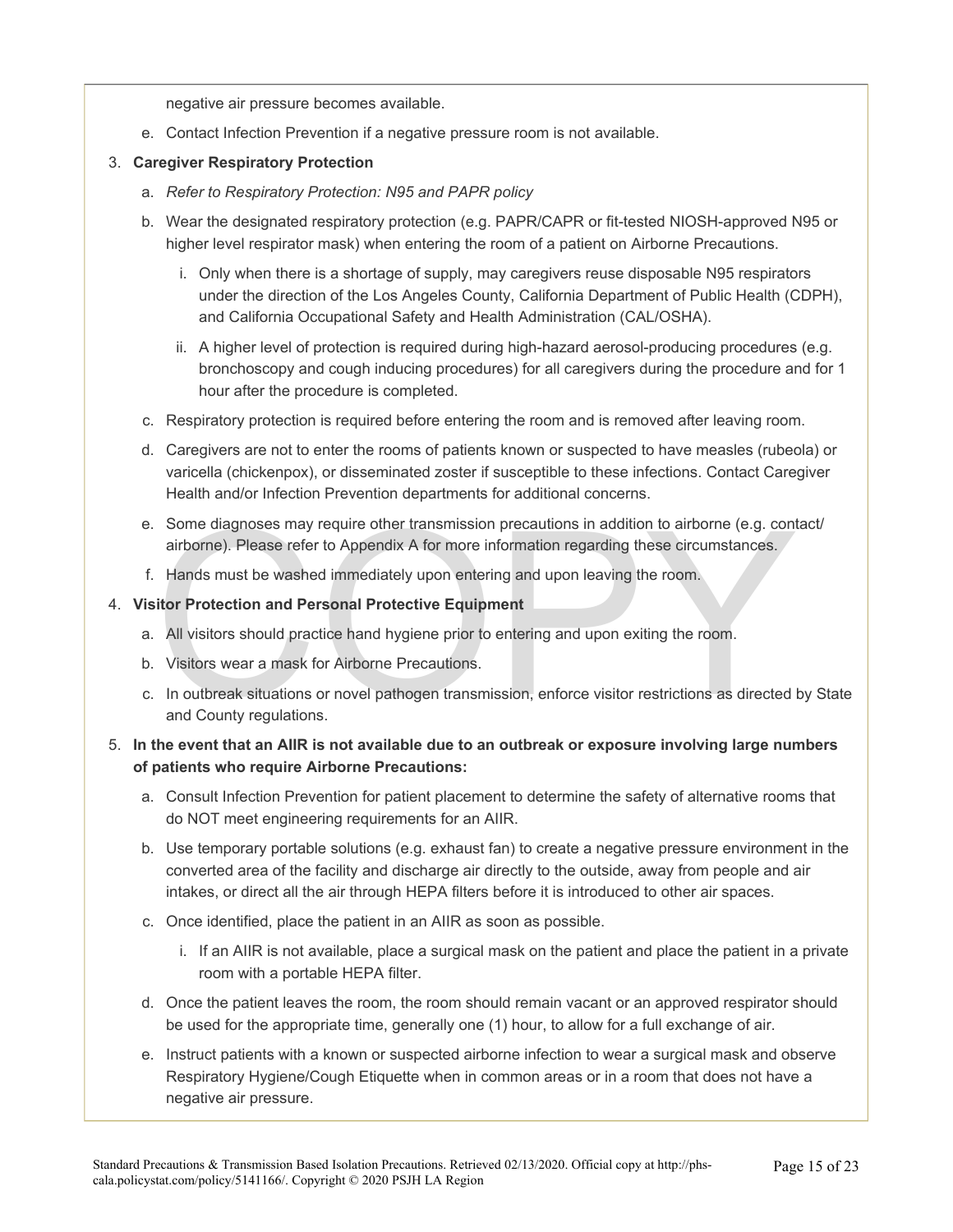f. Cohort patients who are presumed to have the same infection (based on clinical presentation and diagnosis when known) in areas of the facility that are away from other patients, especially patients who are at increased risk for infection (e.g. immunocompromised patients). Consult Infection Prevention in this event.

#### 6. **Patient Transport**

- a. Limit the movement and transport of the patient from the room to medically-necessary purposes only (e.g. whenever possible, tests should be performed in the patient's room).
- b. When transport or movement is necessary, minimize patient dispersal of airborne pathogens by placing a mask on the patient, if possible.
- c. Transport personnel should not wear PPE during transport of the patient.
- d. Notify the department receiving the patient that Airborne Precautions are necessary.

## **DROPLET PRECAUTIONS**

#### 1. **Use Droplet Precautions:**

- a. Used in addition to Standard Precautions.
- b. For patients known or suspected to have illnesses transmitted by large particle respiratory droplets (larger than 5 mm in size) that can be generated by a patient who is coughing, sneezing, or talking, or during performance of certain procedures.
- The control of the properties of the procedures.<br>
Refer to Appendix A attached for a list of suspected or confirmed diseases or conditions that require Droplet Precautions and for the proper duration of precautions.<br> **Exam** c. Refer to Appendix A attached for a list of suspected or confirmed diseases or conditions that would require Droplet Precautions and for the proper duration of precautions.

#### 2. **Patient Placement**

- a. Place patient in a private room (a negative airflow is not required) as available.
- b. Cohorting patients:
	- i. Prioritize patients who have excessive cough and sputum production for single-patient room placement.
	- ii. When cohorting is not achievable, maintain spatial separation of at least three (3) feet between the infected patient and other patients and visitors (large droplets only travel a distance of three [3] feet).

#### 3. **Caregiver Protection and Personal Protective Equipment (PPE)**

- a. In addition to Standard Precautions, always wear a mask (e.g. regular surgical or procedure mask with face shield, goggles) when working within three (3) feet of the patient.
	- i. Eye protection with a shield or goggles will be used as needed.
- b. Follow CDC's sequence of donning and doffing of PPE, as pictured above.
	- i. Perform hand hygiene between steps if hands become contaminated and immediately after removing all PPE.
- c. For Seasonal Influenza (suspected or confirmed): all employees with direct contact have the option to wear a fitted N95 respirator or higher level of protection (e.g. PAPR/CAPR).
	- i. At least N95 respirators are required when caring for seasonal influenza patients having high hazard cough inducing procedures (e.g. bronchoscopy during the procedure and for 1 hour after the procedure).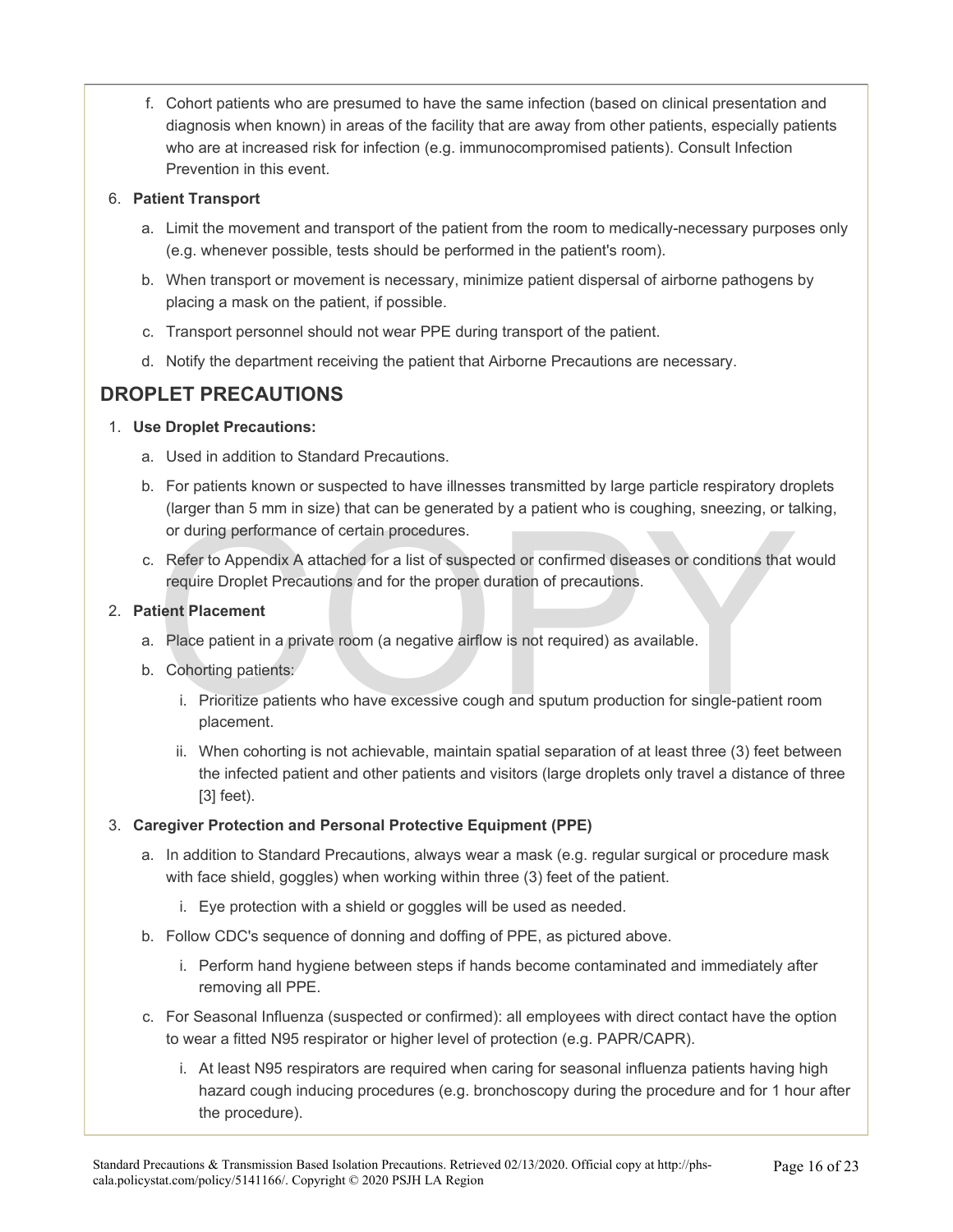| <b>Disease</b>                                                                                                                                            | Job Task                                        | Respirator                                                                                             |
|-----------------------------------------------------------------------------------------------------------------------------------------------------------|-------------------------------------------------|--------------------------------------------------------------------------------------------------------|
| Airborne infectious<br>disease (suspected<br>or confirmed)                                                                                                | Routine patient<br>care & support<br>operations | At least N95                                                                                           |
|                                                                                                                                                           | High hazard<br>procedures**                     | At least PAPR                                                                                          |
| Seasonal Influenza<br>(suspected or<br>confirmed)                                                                                                         | Routine patient<br>care & support<br>operations | In accordance with facility<br>policy; CDPH recommends<br>at least permitting optional<br><b>N95</b>   |
|                                                                                                                                                           | High hazard<br>procedures**                     | At least N95                                                                                           |
| Other diseases<br>requiring Droplet<br>Precautions                                                                                                        | In accordance with facility policy              |                                                                                                        |
| California Department of Public Health, Occupational Health Branch AUGUST 2015<br>For more information: Contact Any LA Region Infection Prevention office |                                                 |                                                                                                        |
| <b>isitor Protection and Personal Protective Equipment</b>                                                                                                |                                                 |                                                                                                        |
|                                                                                                                                                           |                                                 | a. All visitors should practice hand hygiene prior to entering and upon exiting the room.              |
|                                                                                                                                                           |                                                 | b. Visitors wear a mask for Droplet Precautions unless exposed prior to hospitalization.               |
| State and County regulations.                                                                                                                             |                                                 | c. In outbreak situations or novel pathogen transmission – enforce visitor restrictions as directed by |

#### 4. **Visitor Protection and Personal Protective Equipment**

- 
- b. Visitors wear a mask for Droplet Precautions unless exposed prior to hospitalization.
- c. In outbreak situations or novel pathogen transmission enforce visitor restrictions as directed by State and County regulations.

#### 5. **Patient Transport**

- a. Limit the movement and transport of the patient from the room to medically-necessary purposes only (e.g. whenever possible, tests should be performed in the patient's room).
- b. If transport or movement is necessary, minimize patient dispersal of droplets by masking the patient, if possible, using a regular surgical or procedure mask.
- c. Transport personnel should not wear PPE during transport of the patient.
- d. Notify the department receiving the patient that Droplet Precautions are necessary.

## **CONTACT PRECAUTIONS**

#### 1. **Use Contact Precautions:**

- a. Used in addition to Standard Precautions.
- b. For patients known or suspected to be infected or colonized with epidemiologically important microorganisms that can be transmitted by direct contact with the patient (e.g. hand or skin-to-skin contact that occurs when performing patient care activities that require touching the patient) or with environmental surfaces or patient care items in the patient's environment.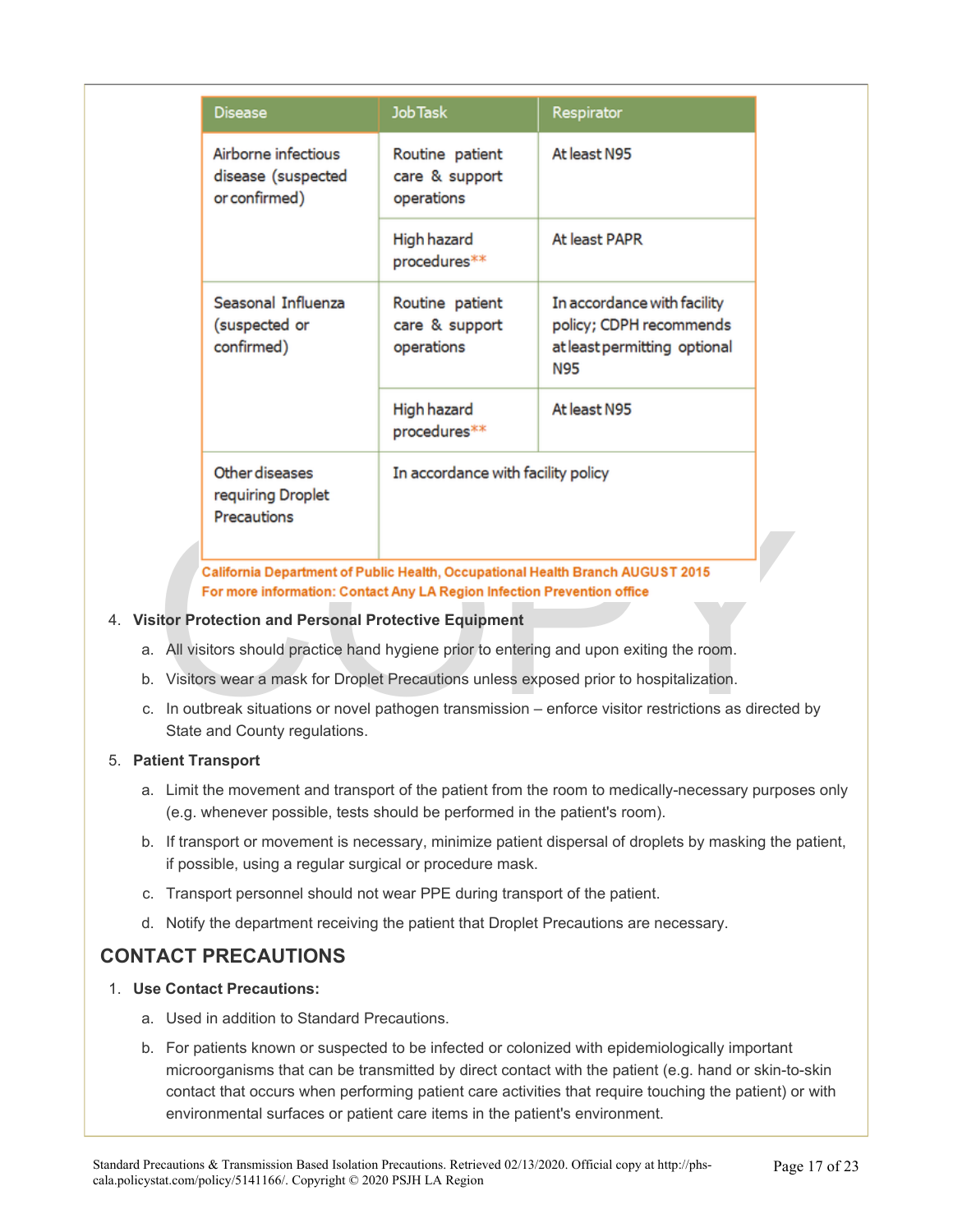- c. Refer to Appendix A attached for a list of suspected or confirmed diseases and conditions which should be placed in Contact Precautions and the proper duration of precautions.
	- i. Epidemically significant organisms will require Contact Precautions.
	- ii. In endemic situations for some MDROs (e.g. MRSA, VRE, ESBL), use Standard Precautions. This is based on the facility risk assessment.
	- iii. Contact Precautions should be implemented for large open wounds that cannot be covered and/ or drainage that cannot be contained, regardless of culture results.
	- iv. Any patients with rashes of unknown origin should be placed in Contact Precautions.

#### 2. **Patient Placement**

a. Place patient in a private room if available.

#### 3. **Caregiver Protection and Personal Protective Equipment (PPE)**

- a. In addition to Standard Precautions, wear gloves and gown whenever self or clothing will have direct contact with the patient, potentially contaminated environmental surfaces or items in close proximity to the patient.
- b. Caregivers may enter a Contact Precautions room after washing hands and do not need to apply PPE if they do not have contact with the patient or the environment.
- c. Apply PPE when entering patient's room based on the anticipated interaction with the patient or environment.
- Apply PPE when entering patient's room based on the anticipated interaction with the patient<br>environment.<br>During the course of providing care for a patient, change gloves after having contact with infer<br>material that may c d. During the course of providing care for a patient, change gloves after having contact with infective material that may contain high concentrations of microorganisms (e.g. fecal material and wound drainage).
- e. Remove PPE before leaving the patient's room and perform hand hygiene immediately.
- f. After removal of PPE and hand hygiene, ensure that hands and clothing do not touch potentially contaminated environmental surfaces or items in the patient's room to avoid transfer of microorganisms.
- g. Follow CDC's sequence of donning and doffing of PPE, as pictured above.
	- i. Perform hand hygiene between steps if hands become contaminated and immediately after removing all PPE.

#### 4. **Visitor Protection and Personal Protective Equipment**

- a. All visitors should practice hand hygiene prior to entering and upon exiting the room.
- b. Visitors use gown and gloves for contact with patient or environment.

#### 5. **Patient Transport**

- a. Limit the movement and transport of the patient from the room to medically-necessary purposes only.
- b. When transport or movement is necessary, ensure that all secretions and excretions are contained and good hygiene can be maintained (e.g. wounds are covered, hands can be routinely washed to prevent contamination of environmental surfaces).
- c. Notify the department receiving the patient that Contact Precautions are necessary.
- d. Procedures and tests should be performed at bedside when possible and patient transport should be kept to a minimum.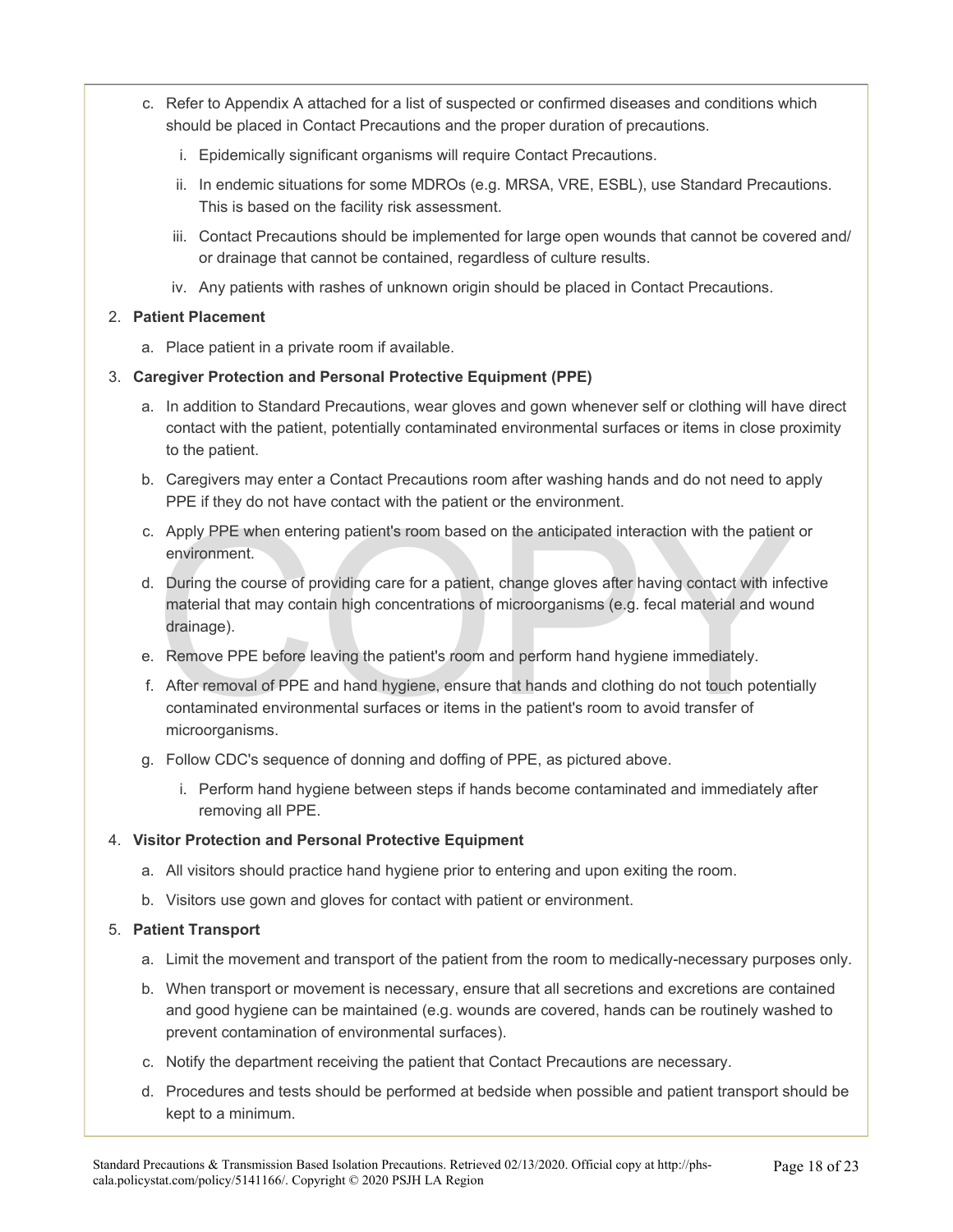- e. When transport is necessary, and no patient contact is anticipated en route, then transport personnel should remove PPE and perform hand hygiene prior to transporting the patient on Contact Precautions, and should don clean PPE to handle the patient at the transport destination.
	- i. Transport personnel who MUST touch the patient (i.e. bagging a ventilated patient, etc.) should wear PPE to perform patient care en route. The transport staff wearing PPE to perform patient care should NOT touch anything in the environment, and they MUST be accompanied by another staff member NOT in PPE who will open doors and push elevator buttons.
	- ii. If the patient's bed and/or other equipment such as an IV pole accompany the patient on the transport, then bedrails and equipment should be wiped down with hospital approved disinfectant prior to transport.
- f. The testing or procedure area should be thoroughly cleaned with hospital approved disinfectant after the patient leaves the area.

#### **CONTACT ENTERIC PRECAUTIONS**

#### 1. **Use Contact Enteric Precautions:**

- a. Used in addition to Standard Precautions.
- b. For patients with diarrhea of unknown cause, known or suspected C. diff infections and/or certain gastroenteritis conditions.
- gastroenteritis conditions.<br>
Refer to Appendix A attached for a list of suspected or confirmed diseases and conditions wh<br>
should be placed in Contact Enteric Precautions and for the proper duration of precautions.<br>
tient c. Refer to Appendix A attached for a list of suspected or confirmed diseases and conditions which should be placed in Contact Enteric Precautions and for the proper duration of precautions.

#### 2. **Patient Placement**

- a. Place patient in a private room if available.
- b. It is not necessary to keep the door closed.
- c. Place pre-printed Contact Enteric Precautions sign outside patient's room.

#### 3. **Caregiver Protection and Personal Protective Equipment (PPE)**

- a. In addition to Standard Precautions, wear gloves and gown whenever self or clothing will have direct contact with the patient, potentially contaminated environmental surfaces or items in close proximity to the patient.
- b. Caregivers may enter a Contact Enteric precautions room after washing hands and do not need to apply PPE if they do not have contact with the patient or the environment.
- c. During the course of providing care for a patient, change gloves after having contact with infective material that may contain high concentrations of microorganisms (e.g. fecal material).
- d. Remove PPE before leaving the patient's room and wash hands with soap and water while applying vigorous friction for 15-20 seconds.
- e. After removal of PPE and hand hygiene, ensure that hands and clothing do not touch potentially contaminated environmental surfaces or items in the patient's room to avoid transfer of microorganisms.
- f. Follow CDC's sequence of donning and doffing of PPE, as pictured above.
	- i. Perform hand hygiene between steps if hands become contaminated and immediately after removing all PPE.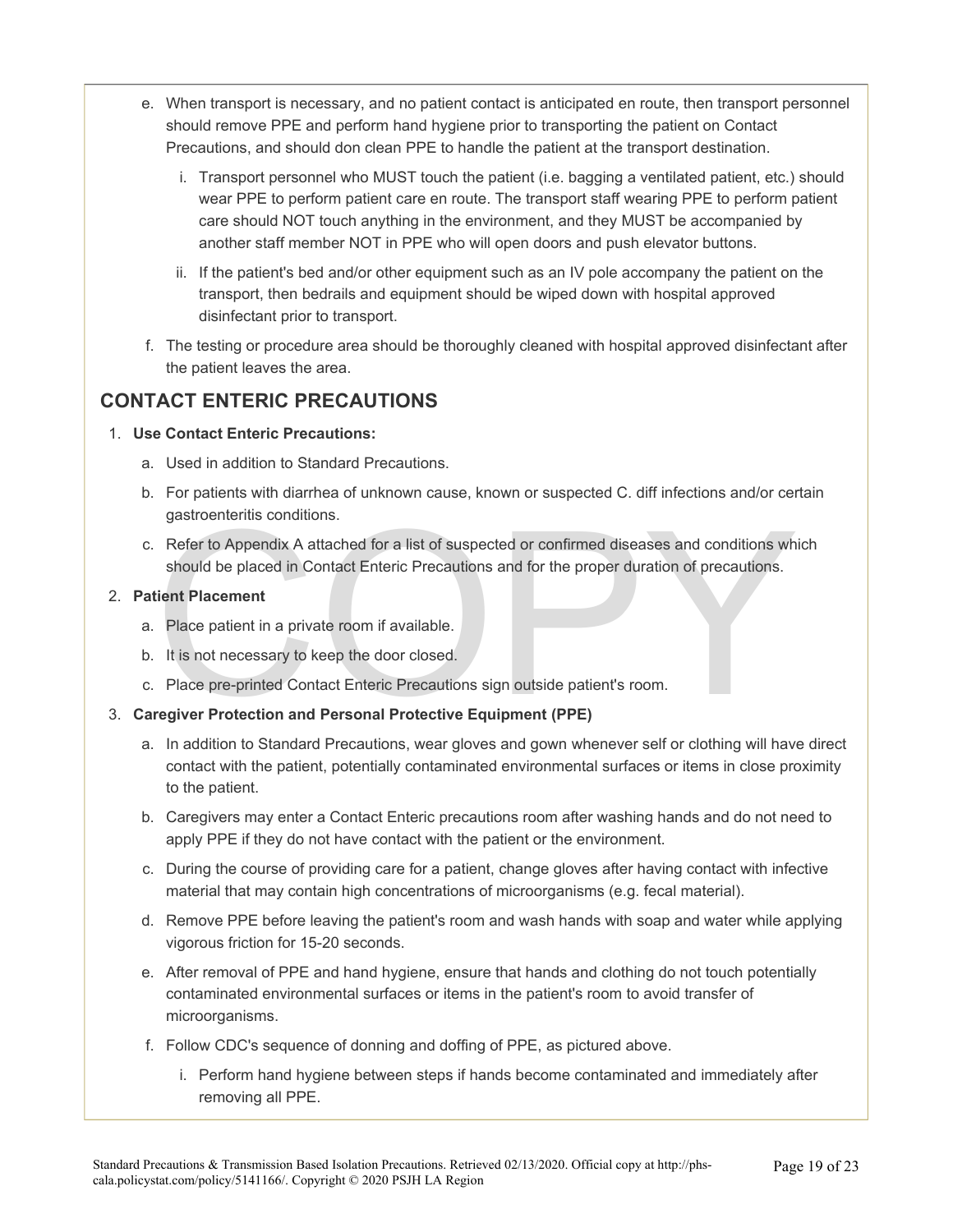g. Use bleach or approved sporicidal to clean and disinfect patient care areas, high touch surfaces, and moveable medical equipment.

#### 4. **Visitor Protection and Personal Protective Equipment**

- a. All visitors should practice hand hygiene prior to entering and upon exiting the room.
- b. Visitors use gown and gloves for contact with patient or environment.

#### 5. **Patient Transport**

- a. Limit the movement and transport of the patient from the room to medically-necessary purposes only.
- b. When transport or movement is necessary, ensure that all secretions and excretions are contained and good hygiene can be maintained (e.g. wounds are covered, hands can be routinely washed to prevent contamination of environmental surfaces).
- c. Notify the department receiving the patient that Contact Enteric Precautions are necessary.
- d. Procedures and tests should be performed at bedside when possible and patient transport should be kept to a minimum.
- e. When transport is necessary, and no patient contact is anticipated en route, then transport personnel should remove PPE and perform hand hygiene prior to transporting the patient on Contact Precautions, and should don clean PPE to handle the patient at the transport destination.
	- i. Transport personnel who MUST touch the patient (i.e. bagging a ventilated patient, etc.)<br>wear PPE to perform patient care en route. The transport staff wearing PPE to perform p<br>care should NOT touch anything in the envi i. Transport personnel who MUST touch the patient (i.e. bagging a ventilated patient, etc.) should wear PPE to perform patient care en route. The transport staff wearing PPE to perform patient care should NOT touch anything in the environment, and they MUST be accompanied by another staff member NOT in PPE who will open doors and push elevator buttons.
- f. If the patient's bed and/or other equipment such as an IV pole accompany the patient on the transport, then bedrails and equipment should be wiped down with hospital approved sporicidal prior to transport.
- g. The testing or procedure area should be thoroughly cleaned with hospital approved disinfectant after the patient leaves the area.

## **ENHANCED PRECAUTIONS**

- 1. **Use Enhanced Precautions:** 
	- a. Used in addition to Standard Precautions.
	- b. For patients known or suspected to be infected with MERS, SARS, Ebola or other viral hemorrhagic fevers, or other emerging novel pathogens.
	- c. Refer to Appendix A attached for a list of suspected or confirmed diseases and conditions which should be placed in Enhanced Precautions and for the proper duration.
	- d. Infection Prevention may amend isolation based on pathogen and risk assessment.

#### 2. **Patient Placement**

- a. Place patient in a private AIIR.
- b. Keep the door closed.
- c. Place pre-printed Enhanced Precautions sign outside patient's room.
- d. In electronic medical record, place order for "Airborne-Contact Precautions."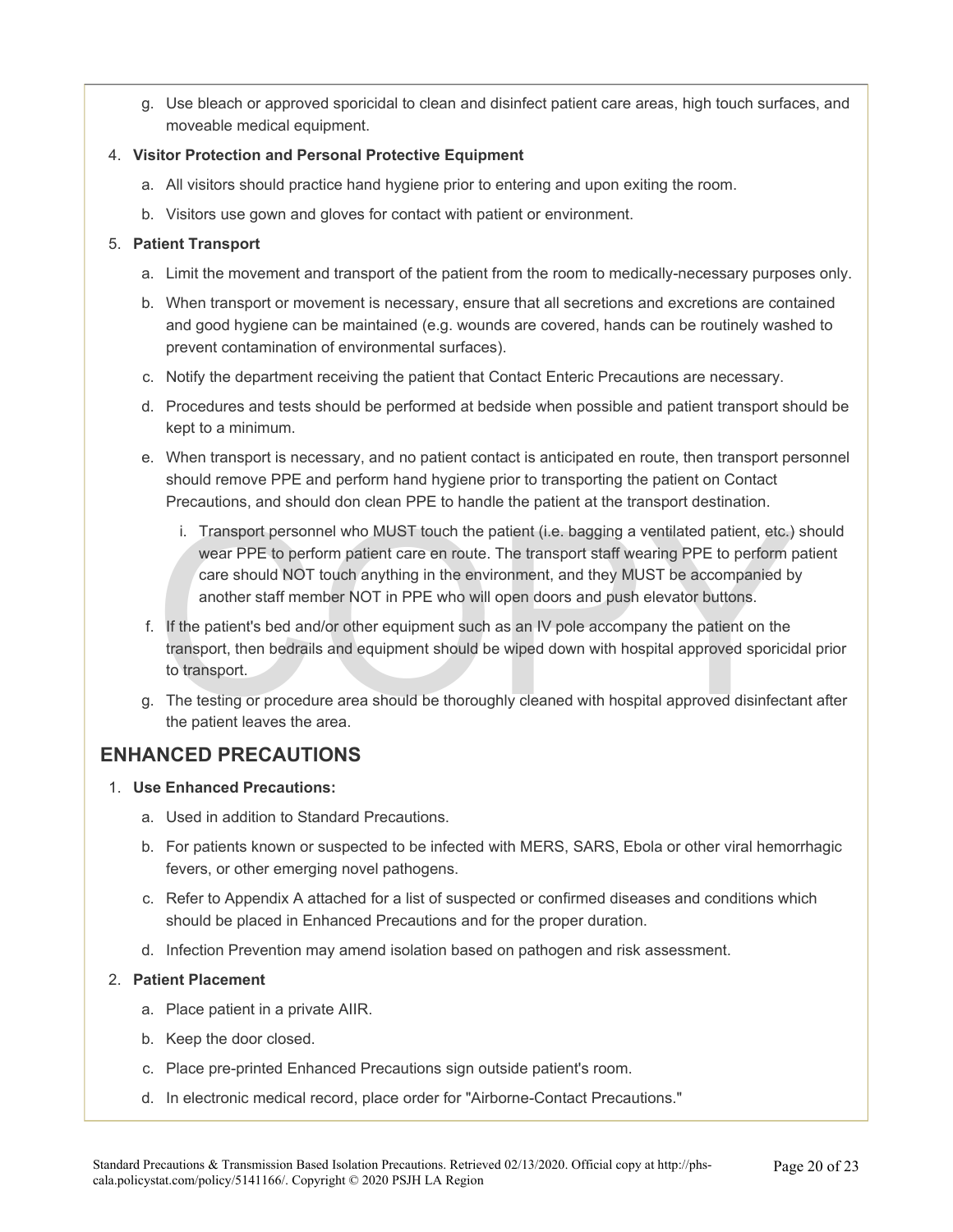#### 3. **Caregiver Protection and Personal Protective Equipment (PPE)**

- a. In addition to Standard Precautions, wear gloves, gown, respirator, face shield, and any additional PPE based on local and/or national guidelines whenever self or clothing will have direct contact with the patient, potentially contaminated environmental surfaces or items in close proximity to the patient.
- b. Apply PPE when entering patient's room.
- c. Remove PPE after leaving the patient's room and perform hand hygiene immediately.
- d. Follow CDC's sequence of donning and doffing of PPE, as pictured above.
	- i. Perform hand hygiene between steps if hands become contaminated and immediately after removing all PPE.
	- ii. Limit number of caregivers who enter room.

#### 4. **Visitor Protection and Personal Protective Equipment**

- a. All visitors should practice hand hygiene prior to entering and upon exiting the room
	- i. All visitors must check with nursing staff before entering patient room.

#### 5. **Patient Transport**

a. Limit patient movement. Contact Infection Prevention for instructions.

# Limit patient movement. Contact Infection Prevention for instructions.<br>
FERENCE(S)/RELATED POLICIES<br>
ated Documents and Policies<br>
nning and Doffing Personal Protective Equipment Policy<br>
nd Hygiene Policy<br>
hazardous Waste P **REFERENCE(S)/RELATED POLICIES**

# **Related Documents and Policies**

- Donning and Doffing Personal Protective Equipment Policy
- Hand Hygiene Policy
- Biohazardous Waste Policy
- Respiratory Hygiene and Cough Etiquette Policy
- Moveable Medical Equipment Policy
- Germicides, Selection and Use of Policy
- Respiratory Protection: N95 and PAPR
- Appendix A: Type and Duration of Precautions Needed for Selected Infections and Conditions. May be found by searching in preferred web browser for *CDC Appendix A.*
- Appendix B: Negative Air Flow Rooms in Each Ministry.

# **References**

- Siegel JD, Rhinehart E, Jackson M, Chiarello L, Healthcare Infection Control Practices Advisory Committee. Management of Multidrug-Resistant Organisms in Healthcare Settings, 2006 [PDF - 553 KB] (https://www.cdc.gov/infectioncontrol/pdf/guidelines/mdro-guidelines.pdf). Am J Infect Control, 2007 Dec 35 (10 Suppl 2):S165-93.
- Siegel JD, Rhinehart E, Jackson M, Chiarello L, Healthcare Infection Control Practices Advisory Committee. 2007 Guideline for Isolation Precautions: Preventing Transmission of Infectious Agents in Healthcare Settings [PDF - 1.42 MB] [\(https://www.cdc.gov/infectioncontrol/pdf/guidelines/isolation](https://www.cdc.gov/infectioncontrol/pdf/guidelines/isolation-guidelines-H.pdf)[guidelines-H.pdf\)](https://www.cdc.gov/infectioncontrol/pdf/guidelines/isolation-guidelines-H.pdf). Am J Infect Control. 2007 Dec 35(10 Suppl 2)S65-164.
- California Department of Public Health. Respirator Use in Health Care: Cal/OSHA ATD Standard. Title 8 CCR; Section 5199. (https://www.cdph.ca.gov/Programs/CCDPHP/DEODC/OHB/Pages/ATDStd.aspx)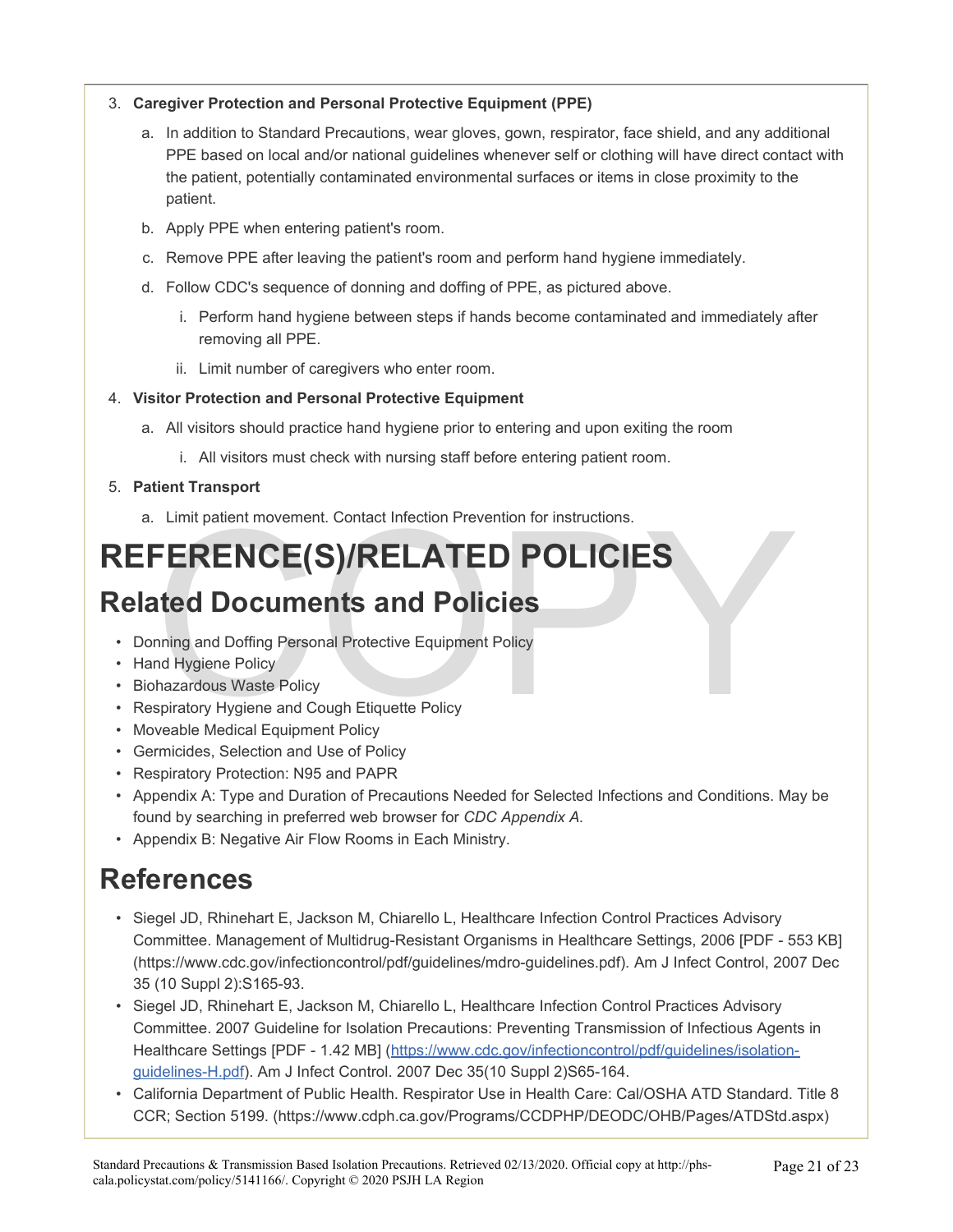- Centers for Disease Control and Prevention. Guidance for Control of Infections with Carbapenem-Resistant or Carbapenemase-Producing Enterobacteriaceae in Acute Care Facilities [PDF - 381 KB] (https://www.cdc.gov/hai/pdfs/cre/cre-guidance-508.pdf). MMWR 2009 Mar 20:58 (10):256-60.
- L. Silvia Munoz-Price, David B. Banach, Gonzalo Bearman, Jane M. Gould, Surbhi Leekha, Daniel J. Morgan, Tara N.
- Palmore, Mark E. Rupp, David J. Weber and Timothy L. Wiemken Isolation Precautions for Visitors. Infection Control &
- Hospital Epidemiology, Available on CJO 2015 doi:10.1017/ice.2015.67

## **Attachments**

[Appendix A RevisedJune2018\(1\).docx](https://pstat-live-media.s3.amazonaws.com/attachments/public/aa6d4dff2e0c3cbf475f52c1c80cfe1219d167e980d0c0994117d0e6/Appendix%20A%20RevisedJune2018%281%29.docx) [Appendix B - List of Negative Air Flow Rooms RevisedJune2018.docx](https://pstat-live-media.s3.amazonaws.com/attachments/public/de1a60132e06bef3a16849ba25f9cbeb133060afe5df76552be5314c/Appendix%20B%20-%20List%20of%20Negative%20Air%20Flow%20RoomsCorrectedJune18.docx) 

## **Approval Signatures**

| <b>Approver</b>                                  | <b>Date</b> |
|--------------------------------------------------|-------------|
| Wen Yun Chang: NI Progrm Coord and Analyst       | 06/2019     |
| Sylvain Trepanier: Reg Chief Clinical Exec CA    | 06/2019     |
| Rex Hoffman: Chief Medical Officer-Fac           | 06/2019     |
| Richard Glimp: Chief Medical Officer             | 06/2019     |
| Howard Davis: Chief Medical Officer Fac          | 04/2019     |
| Jodi Hein: CNO                                   | 04/2019     |
| Robert Pickett: Interim CNO                      | 03/2019     |
| Donald Larsen Jr: Chief Medical Officer Fac [CO] | 03/2019     |
| Scott Ciesielski: CNO/COO                        | 03/2019     |
| Susan Melvin: Chief Medical Officer              | 03/2019     |
| Megan Clark                                      | 03/2019     |
| Colleen Wilcoxen: Chief Nursing Officer          | 03/2019     |
| Deborah Carver: CNO                              | 03/2019     |
| Julie Hilsenbeck                                 | 03/2019     |
| Steven Tanner: Director of QI and Accreditation  | 03/2019     |
| Julie Hilsenbeck                                 | 03/2019     |
| Wen Yun Chang: Ni Progrm Coord And Analyst       | 03/2019     |
| Rebecca Clarkson: Infection Preventionist        | 03/2019     |